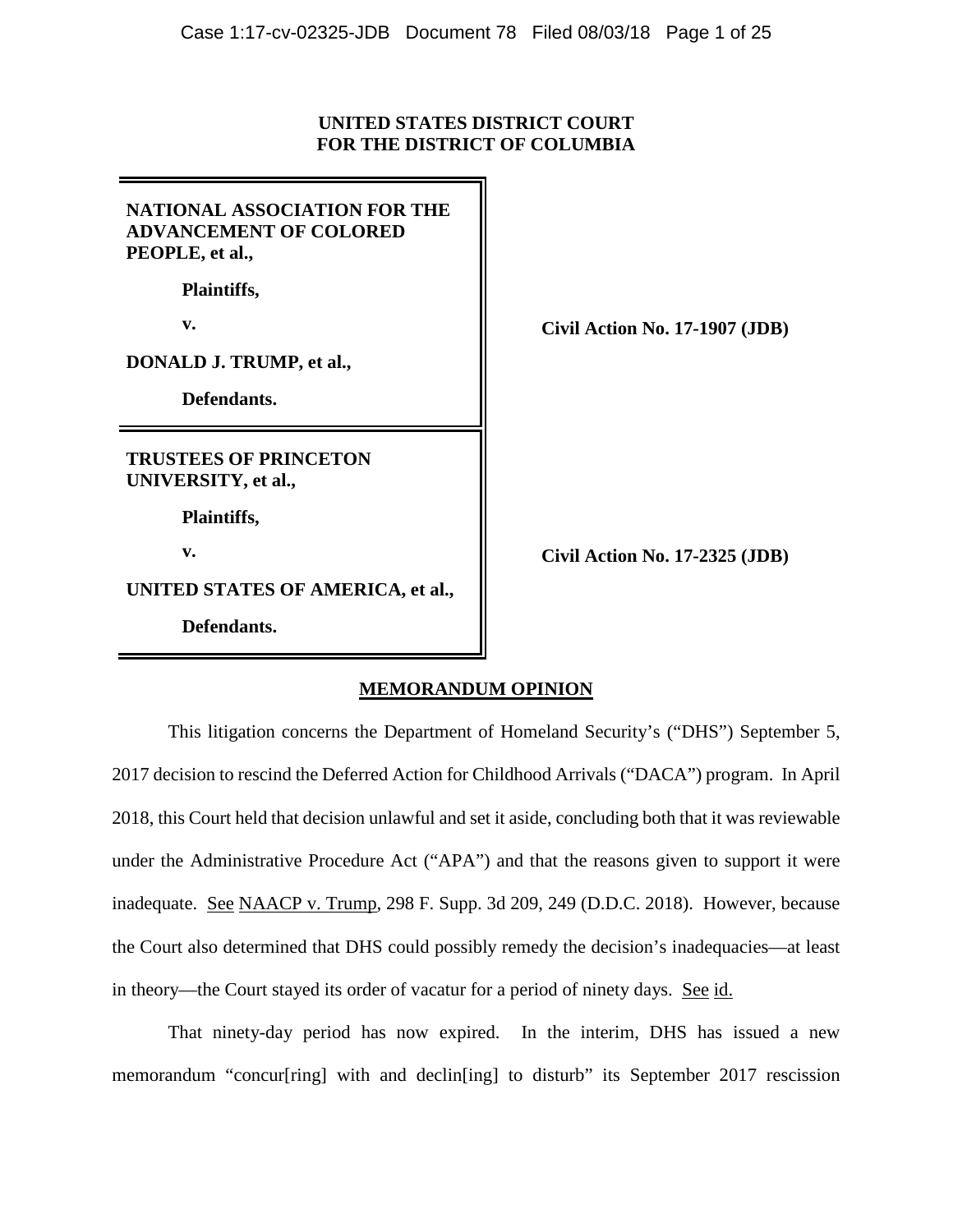## Case 1:17-cv-02325-JDB Document 78 Filed 08/03/18 Page 2 of 25

decision. Mem. from Sec'y Kirstjen M. Nielsen ("Nielsen Memo") [ECF No. 7[1](#page-1-0)-1] at 3.<sup>1</sup> Also, the government has now moved the Court to revise its April 2018 order, arguing that the Nielsen Memo demonstrates that DACA's rescission was neither unlawful nor subject to judicial review. See Defs.' Mot. to Revise the Court's April 24, 2018 Order ("Gov't's Mot.") [ECF No. 74].

For the reasons explained below, the government's motion will be denied. Although the Nielsen Memo purports to offer further explanation for DHS's decision to rescind DACA, it fails to elaborate meaningfully on the agency's primary rationale for its decision: the judgment that the policy was unlawful and unconstitutional. And while the memo offers several additional "policy" grounds for DACA's rescission, most of these simply repackage legal arguments previously made, and hence are "insufficiently independent from the agency's evaluation of DACA's legality" to preclude judicial review or to support the agency's decision. NAACP, 298 F. Supp. 3d at 235. Finally, the memo does offer what appears to be one bona fide (albeit logically dubious) policy reason for DACA's rescission, but this reason was articulated nowhere in DHS's prior explanation for its decision, and therefore cannot support that decision now.

By choosing to stand by its September 2017 rescission decision, DHS has placed itself in a dilemma. On the one hand, it cannot rely on the reasons it previously gave for DACA's rescission, because the Court has already rejected them. On the other, because "an agency's action must be upheld, if at all, on the basis articulated by the agency itself," Motor Vehicle Mfrs. Ass'n of the U.S., Inc. v. State Farm Mut. Auto. Ins. Co., 463 U.S. 29, 50 (1983), DHS also cannot rely on new reasons that it now articulates for the first time. The government's attempt to thread this

<span id="page-1-0"></span><sup>&</sup>lt;sup>1</sup> Although NAACP v. Trump, Civil Action No. 17-1907, was filed first, at the Court's direction most of the papers in these two cases were filed in Princeton v. United States, Civil Action No. 17-2325. See Min. Order, Princeton (D.D.C. Jan. 18, 2018). Thus, unless otherwise noted, references to the docket refer to the Princeton action.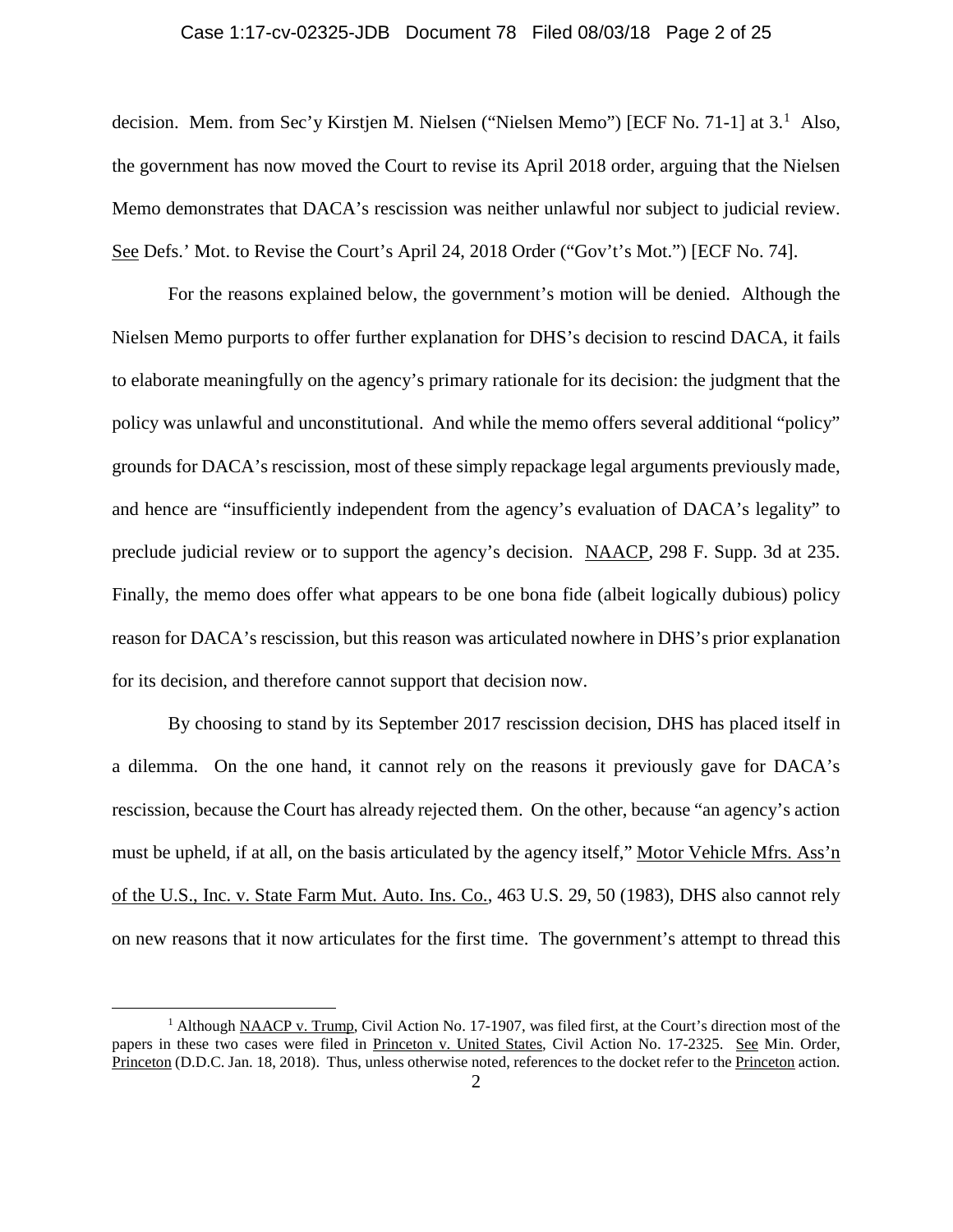needle fails. The motion to revise the Court's April 2018 order will therefore be denied, and the Court's vacatur of DACA's rescission will stand.

# **BACKGROUND**[2](#page-2-0)

The DACA program offers renewable, two-year grants of deferred action to certain undocumented aliens who were brought to the United States as children. See NAACP, 298 F. Supp. 3d at 216 (describing DACA's eligibility criteria in greater detail). A grant of deferred action under DACA guarantees not only that the recipient will not be removed from the United States during the relevant time period, but also that she will be able to live, work, and contribute to society in various ways. See id. at 216–17 (discussing DACA's ancillary benefits). Since DACA's implementation in 2012, nearly 800,000 individuals have received grants of deferred action under the program. Id. at 17.

In 2014, DHS implemented a similar program, Deferred Action for Parents of Americans ("DAPA"), which would have offered renewable grants of deferred action to the noncitizen parents of U.S. citizens or lawful permanent residents. Id. at 217. Before DAPA could take effect, however, several states—led by Texas—challenged it in federal court. Id. A district court preliminarily enjoined DAPA in 2015, and the following year the Supreme Court affirmed the district court's preliminary injunction by an equally divided vote. See id. at 217–18 (citing United States v. Texas, 136 S. Ct. 2271 (2016) (mem)). Litigation over DAPA continued until June 2017, when, following the election of President Trump, DHS rescinded the program. Id. at 18.

On September 5, 2017, purportedly in response to threats from the plaintiffs in the Texas litigation, DHS rescinded the DACA program as well. Id. at 218–19. A flurry of court challenges

<span id="page-2-0"></span><sup>&</sup>lt;sup>2</sup> Because the facts and procedural history of this case were recounted at length in the Court's prior opinion, see NAACP, 298 F. Supp. 3d at 216–223, the Court will review them here only briefly.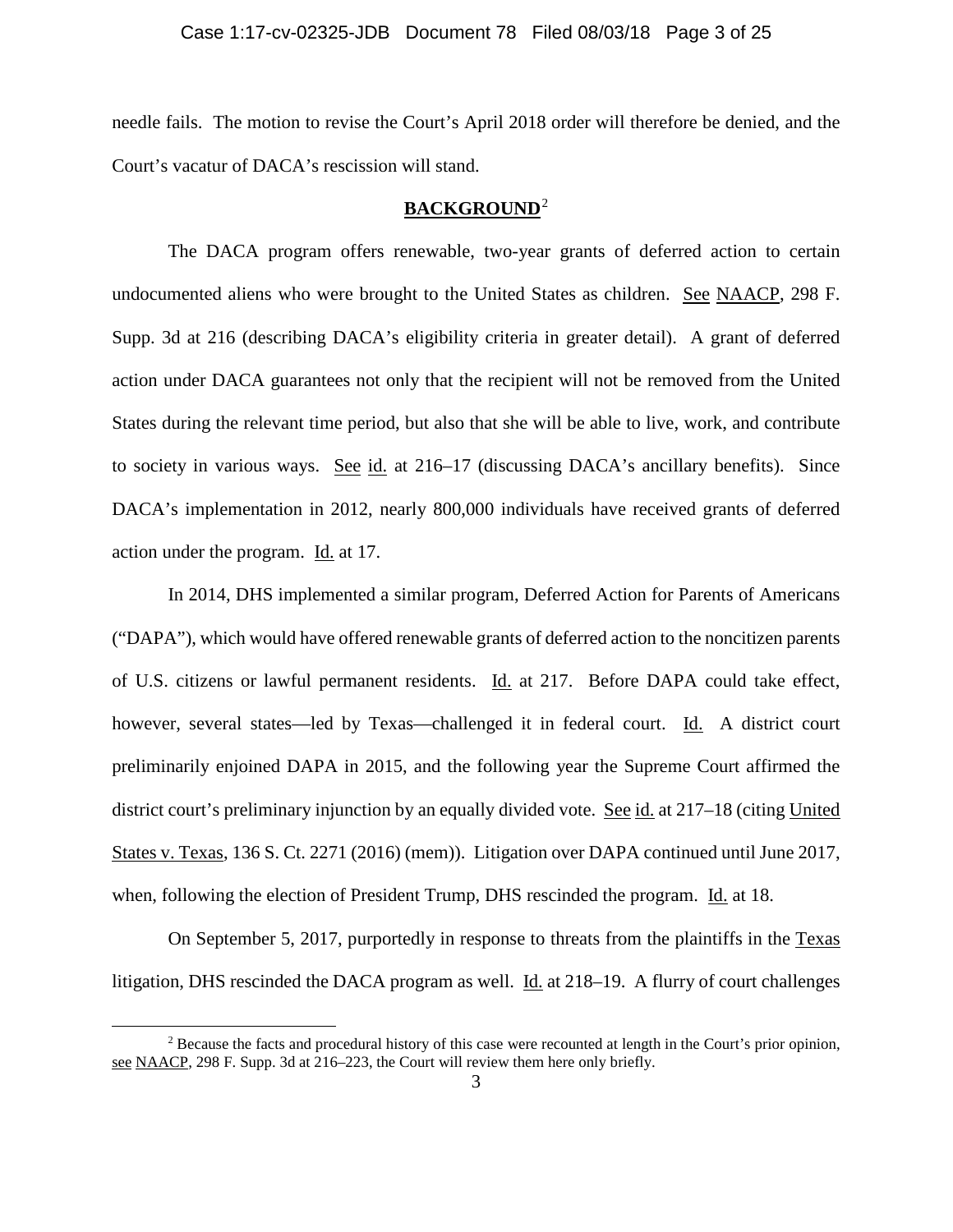### Case 1:17-cv-02325-JDB Document 78 Filed 08/03/18 Page 4 of 25

followed, each of whose procedural history is described more fully in the Court's prior opinion. See id. at 219–22. For present purposes, it suffices to say that DACA's rescission has been preliminarily enjoined by two district courts, one in California and one in New York, and that the government's appeals of those injunctions are currently pending. See Regents of the Univ. of Cal. v. U.S. Dep't of Homeland Sec., 279 F. Supp. 3d 1011, 1048 (N.D. Cal. 2018), appeal docketed, No. 18-15068 (9th Cir. Jan. 16, 2018); Batalla Vidal v. Nielsen, 279 F. Supp. 3d 401, 437–38 (E.D.N.Y. 2018), appeal docketed, No. 18-485 (2d Cir. Feb. 20, 2018). Also currently pending before the Fourth Circuit is an appeal of a Maryland district court's dismissal of a challenge to DACA's rescission. Casa De Maryland v. U.S. Dep't of Homeland Sec., 284 F. Supp. 3d 758, 779 (D. Md. 2018), appeal docketed, No. 18-1522 (4th Cir. May 8, 2018).

The cases before this Court, which present challenges to DACA's rescission on both administrative and constitutional grounds, were filed in late 2017 and consolidated for purposes of the dispositive motions filed in each. See NAACP, 298 F. Supp. 3d at 222–23. After holding a hearing on those motions, the Court entered judgment in plaintiffs' favor on their APA claims. See id. at 223, 249. The Court held, among other things, that: (1) DHS's September 5, 2017 decision to rescind DACA was reviewable under the APA because it was predicated chiefly on the agency's legal judgment that DACA was unlawful, see id. at 226–235; and (2) the decision was arbitrary and capricious because (a) DHS's legal judgment was inadequately explained, see id. at 238–240, and (b) the other reasons offered for DACA's rescission—mainly, the purported "litigation risk" that DACA would be preliminarily enjoined by the district court in Texas—were insufficiently reasoned, see id. at 241–243. Hence, the Court vacated DACA's rescission on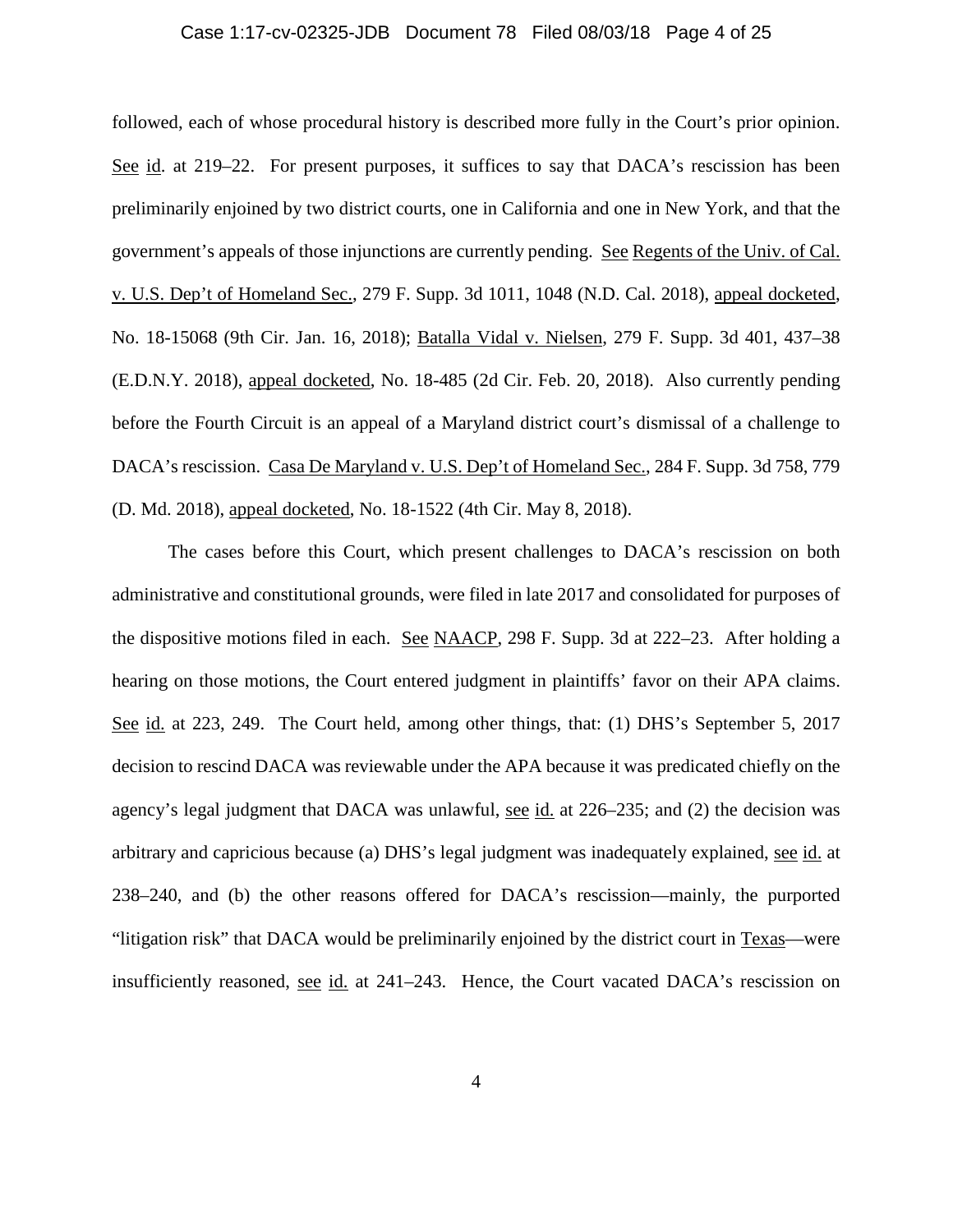### Case 1:17-cv-02325-JDB Document 78 Filed 08/03/18 Page 5 of 25

administrative grounds, see id. at 243–46, and deferred ruling on the bulk of plaintiffs' constitutional claims, id. at 246.

However, because the Court's decision was based in large part on its conclusion that DHS's legal judgment was "virtually unexplained," the Court stayed its order of vacatur for 90 days to allow DHS "to better explain its view that DACA is unlawful." Id. at 249. During that 90-day

period, the Court explained,

the Secretary of Homeland Security or her delegate may reissue a memorandum rescinding DACA, this time providing a fuller explanation for the determination that the program lacks statutory and constitutional authority. Should the Department fail to issue such a memorandum within 90 days, however, the Rescission Memo will be vacated in its entirety, and the original DACA program will be restored in full.

Id. at 245–46. The order accompanying the Court's opinion directed the parties to inform the

Court before the stay expired as to "whether DHS has issued a new decision rescinding DACA

and whether the parties contemplate the need for further proceedings in this case." Apr. 24, 2018

Order [ECF No. 69] at 2.<sup>[3](#page-4-0)</sup>

<span id="page-4-0"></span><sup>&</sup>lt;sup>3</sup> Soon after this Court issued its decision, several of the plaintiffs in the Texas litigation filed a new case challenging DACA in a federal district court in Texas. See Texas v. United States, No. 1:18-cv-68 (S.D. Tex. filed May 1, 2018) ("Texas II"). The Texas II plaintiffs assert that DACA is procedurally and substantively invalid under the APA and that it violates the Constitution's Take Care Clause, U.S. Const. art. II, § 3. See Compl. ¶¶ 351–56, Texas II (S.D. Tex. May 1, 2018). The plaintiffs have filed a motion for a preliminary injunction in that case, see Pls.' Mot. for a Prelim. Inj., Texas II (S.D. Tex. May 2, 2018), which is currently pending. The government opposes the motion only insofar as it seeks nationwide relief. See Fed. Defs.' Response to Pls.' Mot. for a Prelim. Inj. at 17, Texas II (S.D. Tex. June 8, 2018). Otherwise, although the government acknowledges that "[i]n similar situations, courts have typically held that the appropriate course is for a district court to refrain from issuing a conflicting injunction," id. at 17 (citations omitted), it nonetheless suggests that, assuming "that preliminary injunctive relief is appropriate," the district court should stay its order for fourteen days to allow the government to seek emergency relief from the Supreme Court, id. at 17–18. Other parties, including the State of New Jersey, have intervened as defendants and opposed the plaintiffs' preliminary injunction motion in full. See, e.g., Def.–Intervenor State of N.J.'s Mem. of Law in Opp'n to Pls.' Mot. for Prelim. Inj., Texas II (S.D. Tex. July 21, 2018). A hearing on the plaintiffs' motion is currently set for Wednesday, August 8, 2018.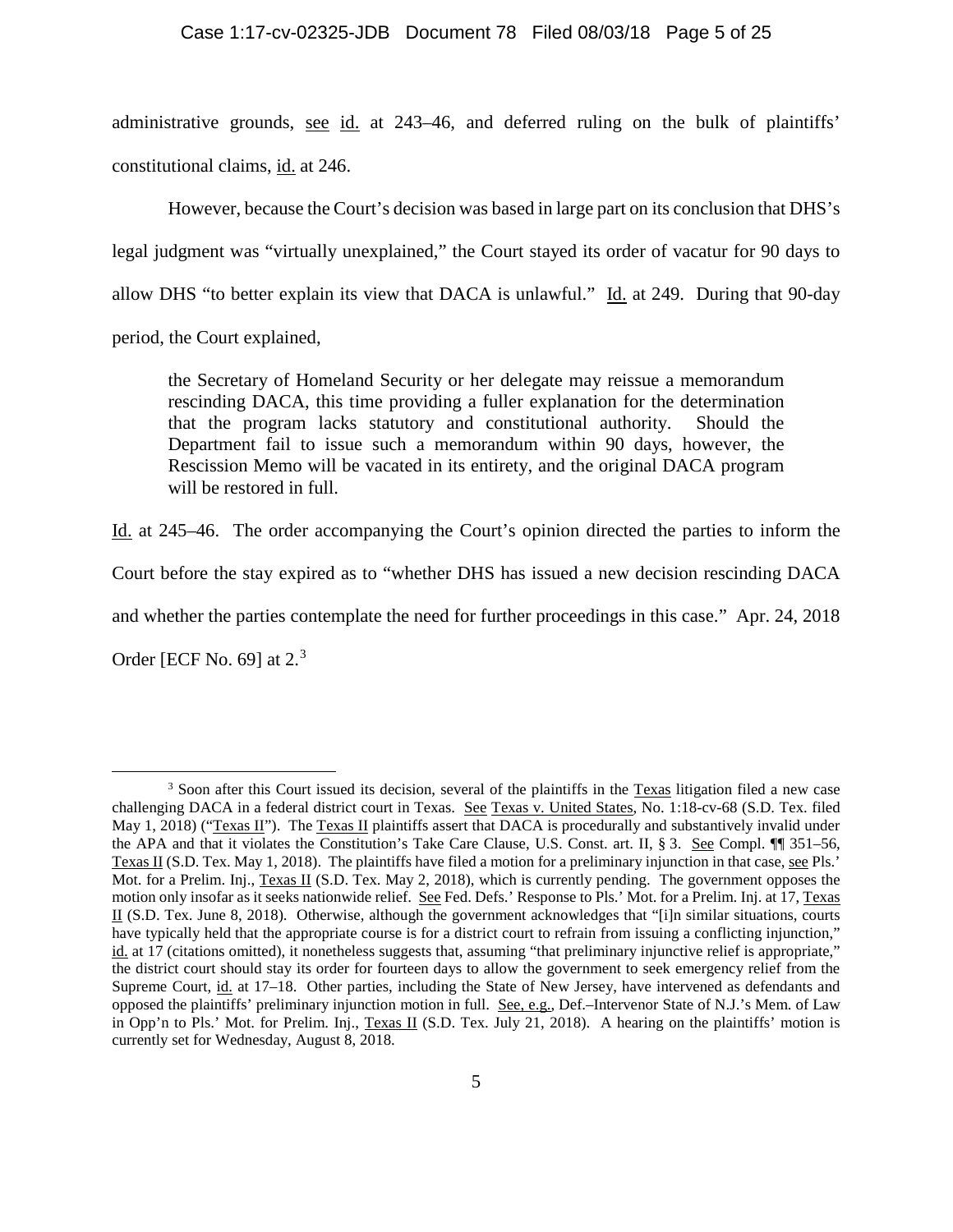## Case 1:17-cv-02325-JDB Document 78 Filed 08/03/18 Page 6 of 25

In late June, Secretary of Homeland Security Kirstjen M. Nielsen issued a memorandum responding to the Court's order. See Nielsen Memo at 1. Instead of issuing a new decision rescinding DACA, as the Court's order had contemplated, Secretary Nielson simply "declin[ed] to disturb" the earlier decision to rescind the program by then-Acting Secretary of Homeland Security Elaine C. Duke.<sup>[4](#page-5-0)</sup> Id. Secretary Nielsen then went on to offer several reasons why "the decision to rescind the DACA policy was, and remains, sound." Id.

Specifically, Secretary Nielsen opined that: (1) "the DACA policy was contrary to law"; (2) regardless of whether DACA was in fact contrary to law, the program "was appropriately rescinded . . . because there are, at a minimum, serious doubts about its legality"; and (3) other "sound reasons of enforcement policy" supported DACA's rescission. Id. at 2. The reasons in this last category included that: (a) DHS "should not adopt public policies of non-enforcement of [federal] laws for broad classes and categories of aliens," particularly aliens whom "Congress has repeatedly considered but declined to protect"; (b) "DHS should only exercise its prosecutorial discretion not to enforce the immigration laws on a truly individualized, case-by-case basis"; and (c) "it is critically important for DHS to project a message that leaves no doubt regarding the clear, consistent, and transparent enforcement of the immigration laws," particularly given that "tens of thousands of minor aliens have illegally crossed or been smuggled across our border in recent years." Id. at 2–3. Finally, Secretary Nielsen wrote that although she was "keenly aware that DACA recipients have availed themselves of the policy in continuing their presence in this country," she nonetheless "do[es] not believe that the asserted reliance interests outweigh the questionable legality of the DACA policy and the other reasons [given] for ending [it]." Id. at 3.

<span id="page-5-0"></span> <sup>4</sup> Secretary Nielsen replaced Acting Secretary Duke as Secretary of Homeland Security on December 6, 2017.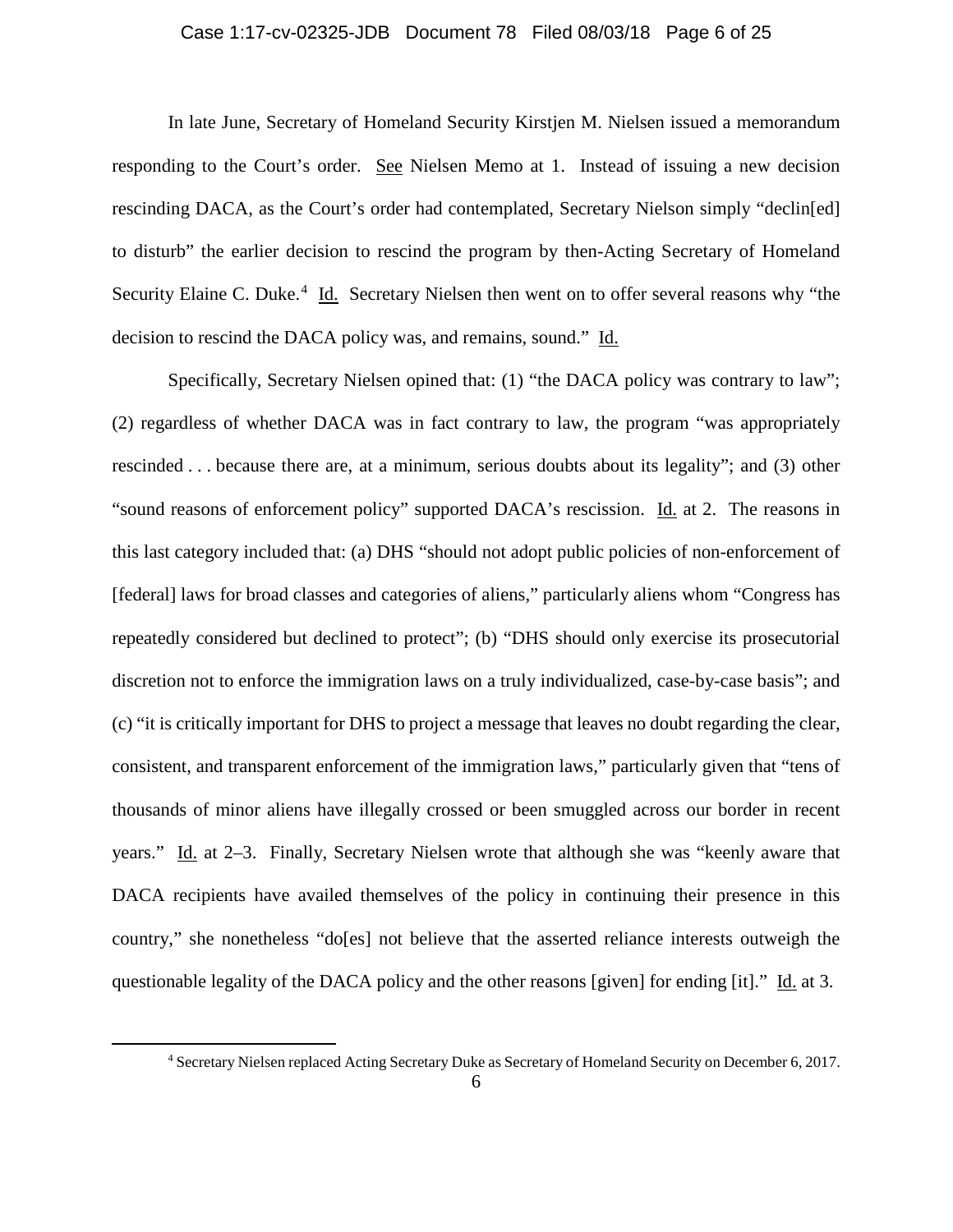## Case 1:17-cv-02325-JDB Document 78 Filed 08/03/18 Page 7 of 25

In July, following the issuance of the Nielsen Memo, the government filed the instant motion to revise the Court's April 24, 2018 order. According to the government, the Nielsen Memo demonstrates that DHS's September 2017 decision to rescind DACA was neither subject to judicial review nor arbitrary and capricious. See Gov't's Mot. at 1–2. This is so, the government contends, because Secretary Nielsen's articulation of "serious doubts" regarding DACA's legality, see id. at 5–13, as well as her "additional" discussion of enforcement-policy concerns, see id. at 14–16, "confirm[]" that the rescission was both an exercise of enforcement discretion (as opposed to a legal judgment) and, at a minimum, reasonable, id. at 1. Thus, the government asks the Court either to dismiss all of plaintiffs' claims (including their constitutional claims) or to enter judgment in its favor. See id. at 18–19. Finally, the government states that, if the Court denies the motion, it intends to seek "a further continuation of the stay of the vacatur order," either "to consider seeking a stay pending appeal or to give DHS time to appropriately prepare" to accept new DACA applications, "which DHS has generally not accepted since September 5, 2017." Id. at 19 n.4.

Plaintiffs offer several arguments in response. First, they contend, the Court should not even consider Secretary Nielsen's memorandum, because it is not "the new agency action [the] Court anticipated [DHS] might take" during the ninety-day stay-of-vacatur period. See Pls.' Opp'n to Defs.' Mot. to Revise the Court's Apr. 24, 2018 Order ("Pls.' Opp'n") [ECF No. 75] at 3–8. Second, they argue that if the Court considers the Nielsen Memo at all, it should consider only the memorandum's legal analysis, because the remainder of the memorandum offers impermissible post hoc rationalizations of DHS's rescission decision. See id. at 8–10 (citing Food Mktg. Inst. v. ICC, 587 F.2d 1285, 1290 (D.C. Cir. 1978)). Third, they contend that even if the Court considers the Nielsen Memo in full, its arguments present no reason to reconsider the Court's prior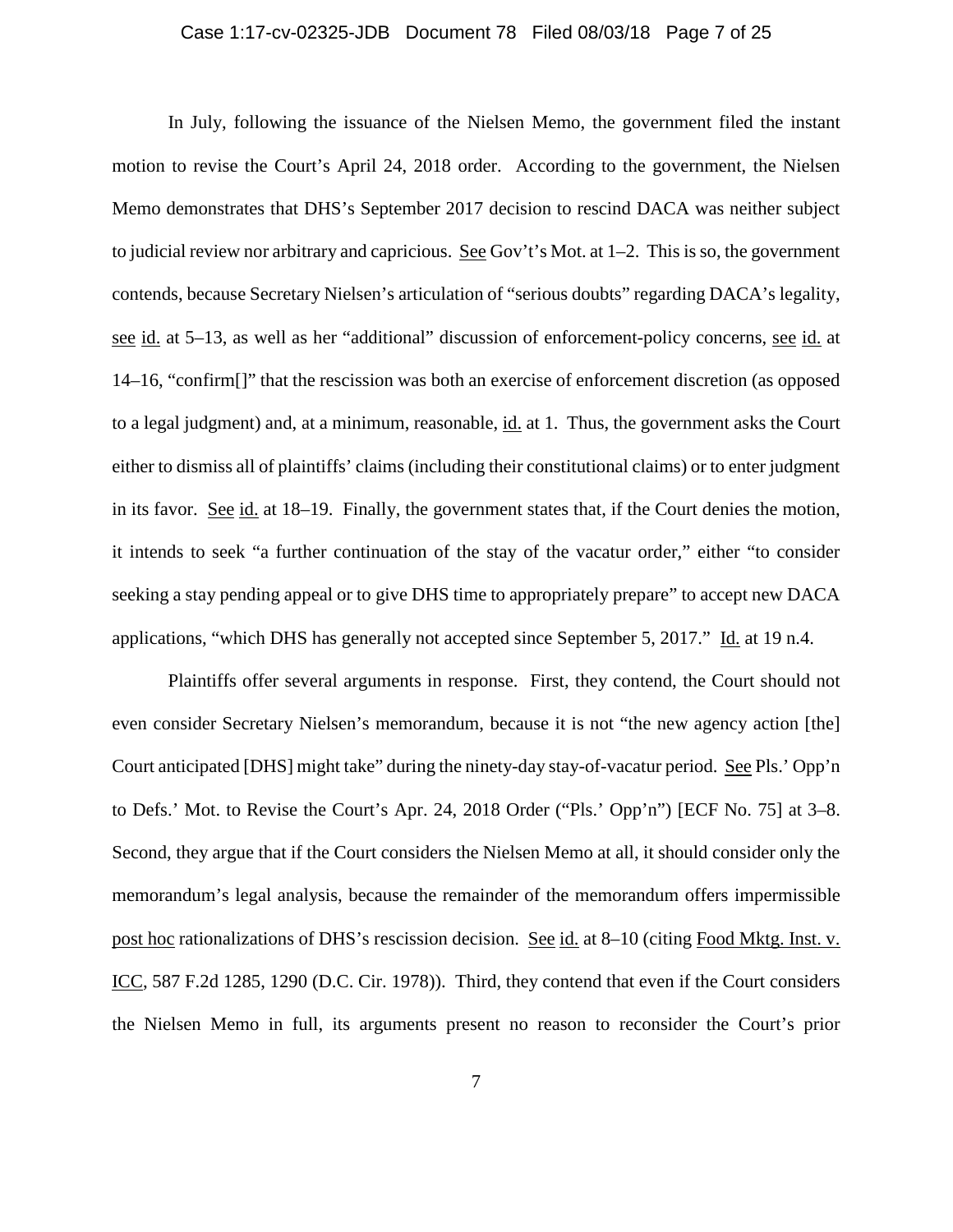determination that DACA's rescission was both judicially reviewable, see id. at 10–14, and arbitrary and capricious, see id. at 15–20. Therefore, plaintiffs ask the Court to deny DHS's motion and to allow the vacatur of DACA's rescission to take effect. See id. at 20.

### **ANALYSIS**

## **I. THE COURT WILL CONSIDER THE NIELSEN MEMO**

As a threshold matter, plaintiffs argue that the Court should refuse to consider the Nielsen Memo it its entirety, because instead of issuing a new rescission decision, the memo simply adopts and further explains DHS's September 2017 rescission decision. See Pls.' Opp'n at 3–8.<sup>[5](#page-7-0)</sup> The government objects that this argument "inappropriately elevate[s] form over substance" and that agencies "routinely rectify decisions that are deemed inadequately supported on remand without vacatur." Reply in Supp. of Defs.' Mot. to Revise the Court's April 24, 2018 Order ("Gov't's Reply") [ECF No. 76] at 1 (citations omitted). Here, the Court agrees with the government. It will therefore consider the Nielsen Memo.

As the government correctly points out, courts regularly remand challenges to agency action for further "elaboration of [the agency's] reasoning." A.L. Pharma, Inc. v. Shalala, 62 F.3d 1484, 1492 (D.C. Cir. 1995). Nonetheless, relying on Judge Silberman's separate opinion in Checkosky v. SEC, 23 F.3d 452 (D.C. Cir. 1994), plaintiffs appear to suggest that courts can consider such further explanations only before holding an agency action unlawful—and that, consequently, this Court is powerless to consider the Nielsen Memo's explanation of DHS's rescission decision because it has already held that decision unlawful. See Pls.' Opp'n at 4

<span id="page-7-0"></span> <sup>5</sup> Plaintiffs brand DHS's failure to issue a new agency action as a "litigation tactic" that seeks to avoid "major consequences for the litigation pending in the Second and Ninth Circuits—which could potentially include, among other things, triggering remands to the district courts or raising possible mootness questions and prompting new complaints." Pls.' Opp'n at 1, 8.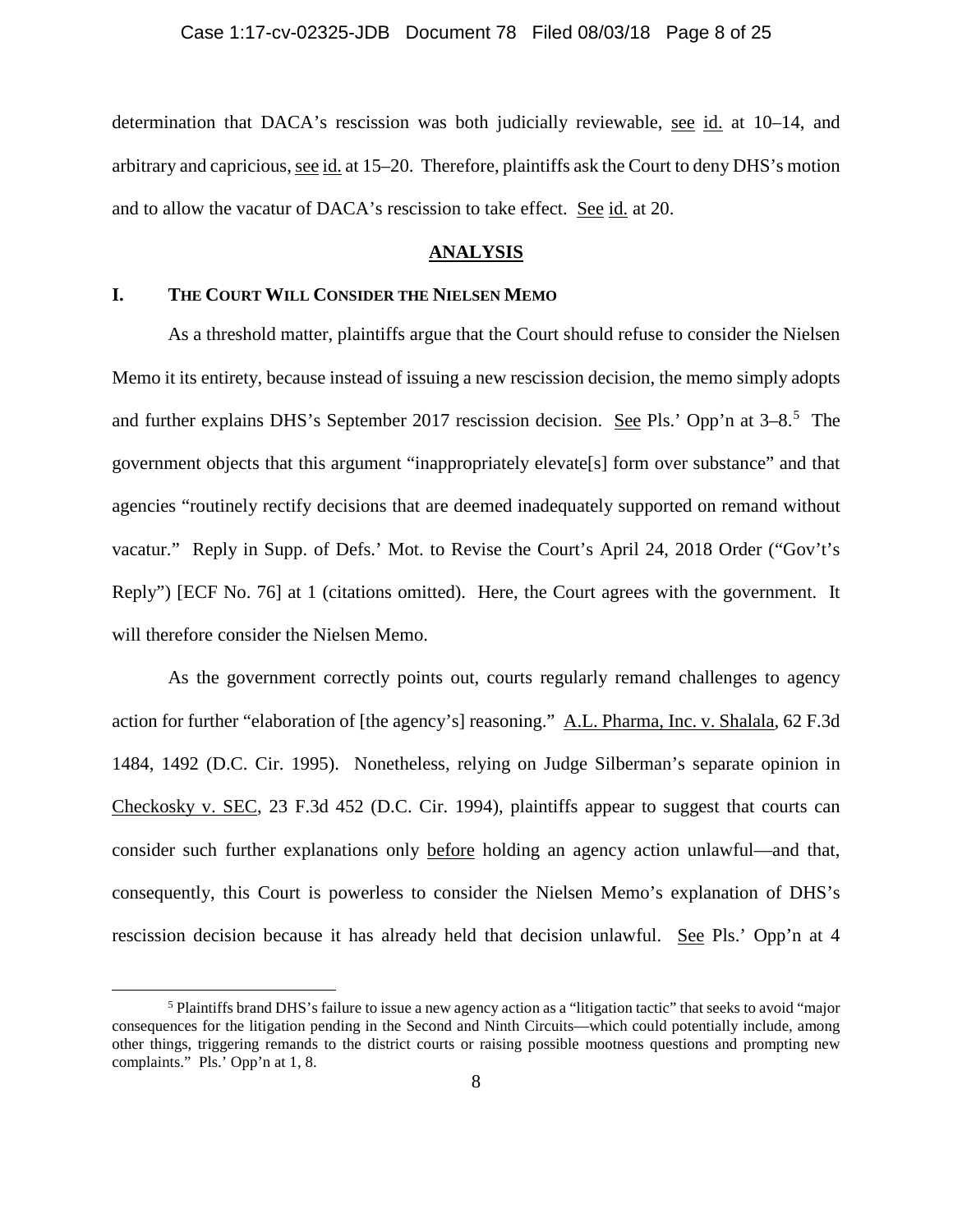### Case 1:17-cv-02325-JDB Document 78 Filed 08/03/18 Page 9 of 25

("[W]hile courts do sometimes solicit further explanation of an action before deciding whether it is arbitrary and capricious, that is not what this Court did here.").

But neither Judge Silberman's opinion in Checkosky nor any of the other cases on which plaintiffs rely go so far. Rather, Judge Silberman explained that "courts will often . . . pause before exercising full judicial review and remand to the agency for a more complete explanation" and noted that "[i]n many of these cases"—but not all of them—courts "make clear" that they "have not found the agency action to be arbitrary and capricious." Checkosky, 23 F.3d at 463 (opinion of Silberman, J.) (emphasis added); see, e.g., City of Charlottesville v. FERC, 661 F.2d 945, 954 (D.C. Cir. 1981) (reversing an agency's orders because they "were not based upon substantial evidence" and remanding for further proceedings); id. at 955 (Wald, J., concurring) (urging the agency "on remand to attempt a clearer articulation and reconciliation of its" apparently contradictory explanations for its orders). Thus, although it may be true that courts usually consider additional explanation before invalidating an agency's action, plaintiffs cite no authority for the proposition that courts must maintain this order of operations. Indeed, such a rule would be inconsistent with the district courts' broad discretion to reconsider their decisions before they become final. See Fed. R. Civ. P. 54(b); AARP v. EEOC, 292 F. Supp. 3d 238, 241 n.1 (D.D.C. 2017) ("[A] district court order remanding a case to an agency for significant further proceedings is not final." (quoting Pueblo of Sandia v. Babbitt, 231 F.3d 878, 880 (D.C. Cir. 2000))).

Here, the Court gave DHS ninety days to remedy the deficiencies in its September 2017 rescission decision. Although plaintiffs are correct that the Court's opinion and order anticipated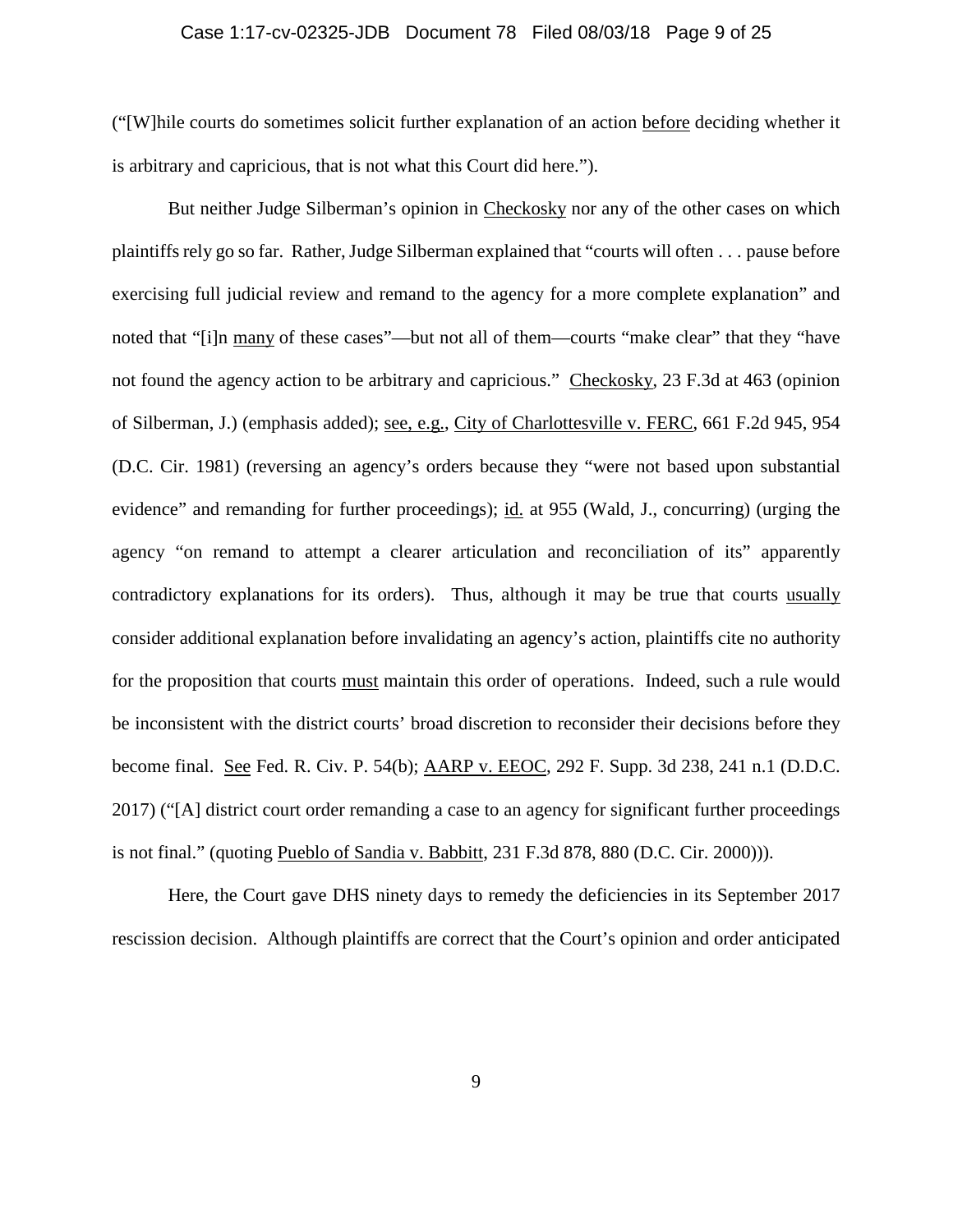### Case 1:17-cv-02325-JDB Document 78 Filed 08/03/18 Page 10 of 25

that DHS would do so by way of a new agency action (if it did so at all),<sup>[6](#page-9-0)</sup> the Court will not disregard Secretary Nielsen's memorandum simply because she chose a somewhat different path. Instead, the Court will treat the memo as what it purports to be: a "further explanation" of the rescission decision, Nielsen Memo at 1, which the government contends forms a basis for revising the Court's April 2018 order. Likewise, the Court will construe the government's motion for a revised order as a motion for reconsideration of the Court's April 2018 decision. See Gov't's Reply at 3 n.2 (proposing that, "[a]t a minimum, the Court could simply reconsider its [April 2018] Order"); Fed. R. Civ. P. 54(b) (district courts may "revise[]" nonfinal decisions "at any time" prior to the entry of final judgment).

## **II. MOST OF THE NIELSEN MEMO'S ARGUMENTS ARE NOT POST HOC RATIONALIZATIONS**

Next, plaintiffs contend that the Court should disregard "nearly the entire Nielsen Memo" because none of the justifications it offers—aside from DACA's purported illegality—were articulated by Acting Secretary Duke in her initial September 5, 2017 memorandum rescinding the DACA program (the "Duke Memo"), J.A. [ECF No. 60] at 252–56. Pls.' Opp'n at 8–10. With one notable exception, the Court disagrees. Although many of the Nielsen Memo's rationales are quite attenuated from those offered in the Duke Memo and its supporting documentation, only one is so far afield as to constitute an impermissibly post hoc rationalization for DACA's rescission.

Although "post hoc rationalizations 'have traditionally been found to be an inadequate basis for review' of agency decisions," the D.C. Circuit has clarified that this rule "does not

<span id="page-9-0"></span> <sup>6</sup> See Apr. 24, 2018 Order at 2 (directing the parties to inform the court as to whether DHS had "issued a new decision rescinding DACA"); NAACP, 298 F. Supp. 3d at 246 (deferring ruling on plaintiffs' constitutional claims in part because DHS "could, on remand, alter DACA's rescission in ways that might affect the merits of plaintiffs' constitutional claims"); see also Pls.' Opp'n at 5 ("[T]he import of this Court's stay was not that the agency should take another crack at defending the Duke Memo, but that the agency should be afforded an opportunity to replace its void decision seamlessly with a new one.").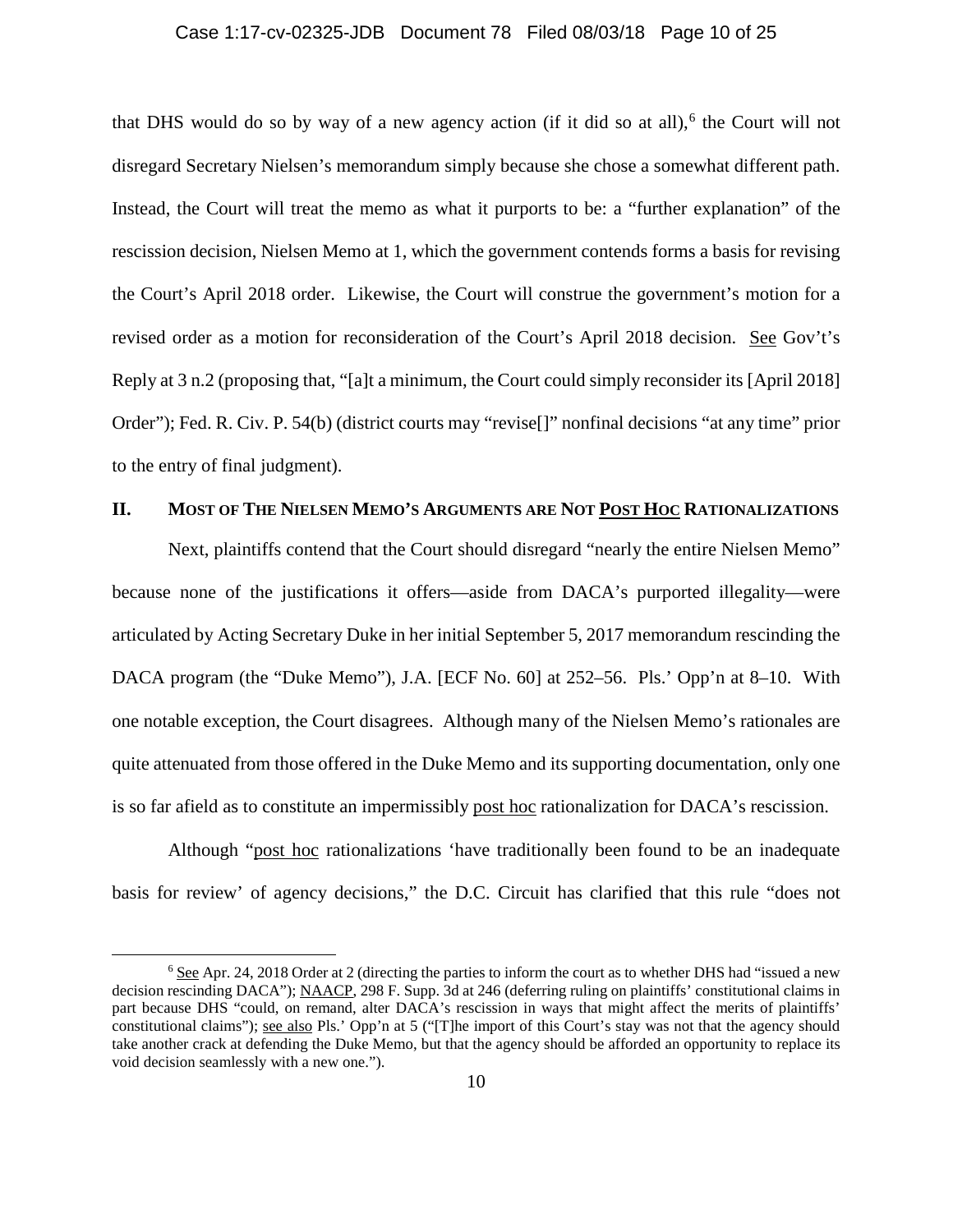### Case 1:17-cv-02325-JDB Document 78 Filed 08/03/18 Page 11 of 25

prohibit [an agency] from submitting an amplified articulation" of the reasons for its decision following a remand. Alpharma, Inc. v. Leavitt, 460 F.3d 1, 6 (D.C. Cir. 2006) (citations omitted). Indeed, the rule's purpose is simply to prevent courts from considering "rationales offered by anyone other than the proper decisionmakers," such as those appearing "for the first time in litigation affidavits and arguments of counsel"; it is not meant to be "a time barrier which freezes an agency's exercise of its judgment . . . and bars it from further articulation of its reasoning." Id. (citation omitted). Hence, when faced with an explanation offered for the first time on remand, a court must determine whether it is an "amplified articulation" of the agency's prior reasoning (which must be considered), Alpharma, 460 F.3d at 6 (citation omitted), or instead "a new reason for why the agency could have" taken the action (which must be disregarded), Delta Air Lines, Inc. v. Export–Import Bank of U.S., 85 F. Supp. 3d 436, 453 (D.D.C. 2015); see Muwekma Ohlone Tribe v. Salazar, 708 F.3d 209, 217 n.8 (D.C. Cir. 2013) (stating that an agency's further explanation on remand "must be more than a barren exercise of supplying reasons to support a pre-ordained result" (citation omitted)).

Here, plaintiffs argue that the bulk of the Nielsen Memo falls in the latter category. Specifically, they contend, Secretary Nielsen's assertion of "serious doubts" about DACA's legality "does not amplify or explicate" the Duke Memo's prediction that DACA would be abruptly enjoined in the Texas litigation; rather, "it silently abandons it." Pls.' Opp'n at 10. Similarly, plaintiffs argue that the various "purported 'reasons of enforcement policy'" raised in the Nielsen Memo "have no foundation in the Duke Memo at all." See id.

Plaintiffs overstate the novelty of the Nielsen Memo's arguments. Although the Nielsen Memo certainly expands on the Duke Memo's points, most of its arguments are not so detached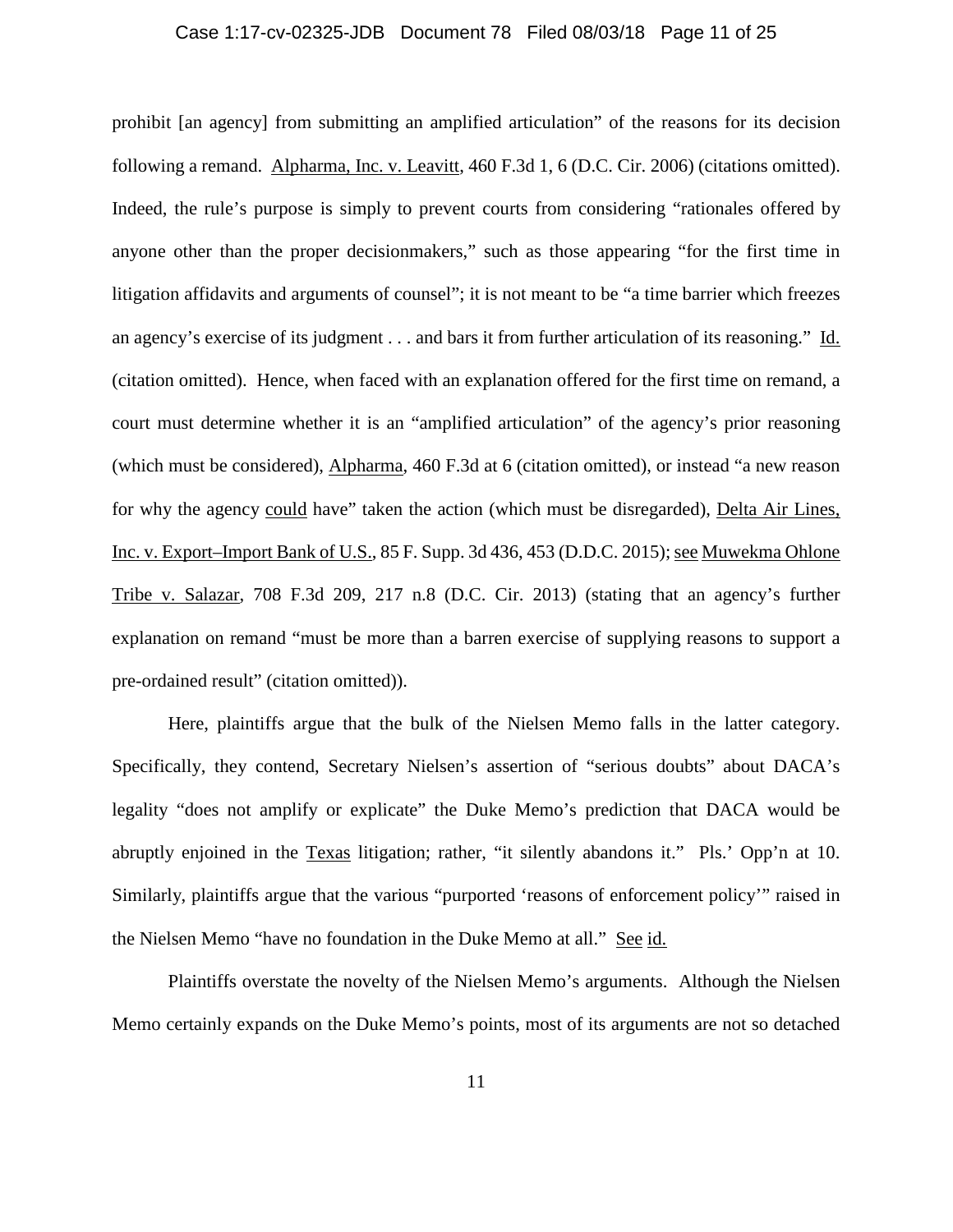## Case 1:17-cv-02325-JDB Document 78 Filed 08/03/18 Page 12 of 25

from the earlier document as to appear post hoc. For example, the Nielsen Memo contends that "serious doubts" about DACA's legality could "undermine public confidence in . . . the rule of law" and lead to "burdensome litigation." Nielsen Memo at 2. Similarly, the Duke Memo expressly relied on a September 4, 2017 letter from Attorney General Jeff Sessions (the "Sessions Letter"), see J.A. at 254–55, which cited "the costs and burdens" associated with rescinding DACA in response to "potentially imminent litigation," and opined that "[p]roper enforcement of our immigration laws is . . . critical . . . to the restoration of the rule of law in our country," J.A. at 251. The Nielsen Memo's "serious doubts" rationale strikes this Court as a permitted amplification, rather than a prohibited post hoc rationalization, of these statements in the Sessions Letter.

The same is true of the Nielsen Memo's remaining "policy" justifications (again, save one). Like the Nielsen Memo, which faults DACA for protecting a class of aliens whom Congress has "repeatedly considered but declined to protect," Nielsen Memo at 2, the Duke Memo relied on "Congress's repeated rejection of proposed legislation that would have accomplished a similar result" as DACA, J.A. at 254. Similarly, the Nielsen Memo's concerns about "individualized, case-by-case" discretion, Nielsen Memo at 3, parallel the Duke Memo's observation that DACA was "meant to be applied only on an individualized case-by-case basis" and that DHS "has not been able to identify specific denial cases . . . based solely upon discretion," J.A. at 253.

The same cannot be said, however, about the Nielsen Memo's concern with "project[ing] a message" to noncitizen children (and their parents) who would attempt to enter the United States unlawfully. Nielsen Memo at 3. Nothing in the Duke Memo or the Sessions Letter even remotely parallels the Nielsen Memo's discussion of a "pattern" of illegal immigration by minors, and neither document mentions the "tens of thousands of minor aliens [who] have illegally crossed or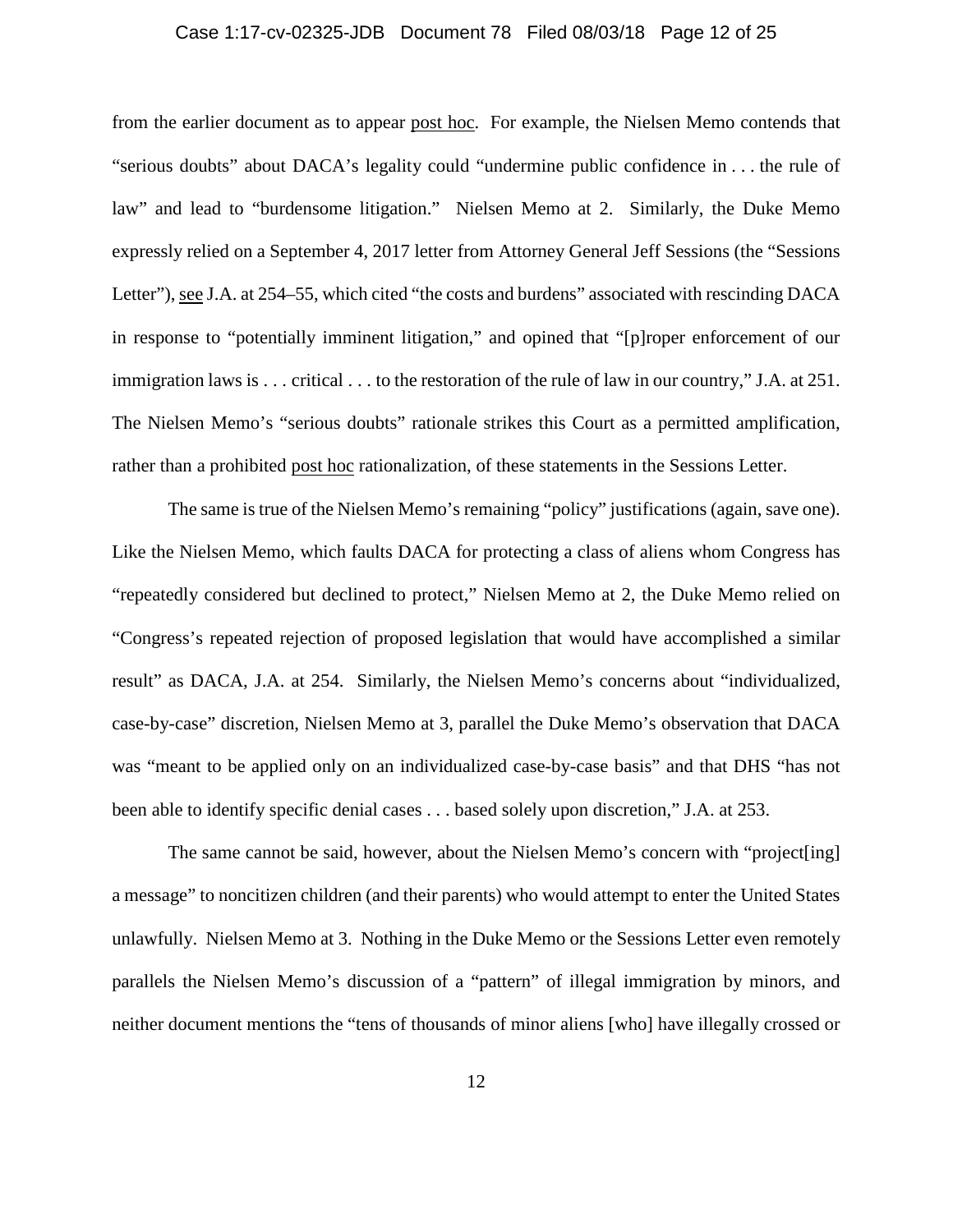### Case 1:17-cv-02325-JDB Document 78 Filed 08/03/18 Page 13 of 25

been smuggled across our border in recent years," id. Indeed, the closest either document comes is the Sessions Letter's assertion that "[p]roper enforcement of our immigration laws is . . . critical to the national interest," J.A. at 251, but this statement is far too vague—on some level, nearly any policy statement could be seen as an explication of an agency's view of the "national interest." Consequently, the Court will decline to consider the Nielsen Memo's "messaging" rationale, which appears for the first time on remand and is therefore impermissibly post hoc. See Food Mktg. Inst., 587 F.2d at 1290 ("Post-hoc rationalizations by the agency on remand are no more permissible than are such arguments when raised by appellate counsel during judicial review.").[7](#page-12-0)

In sum, although none of the Nielsen Memo's rationales for DACA's rescission relate back perfectly to the Duke Memo's, only one—the messaging rationale—is so attenuated as to comprise "a new reason for why the agency could have" rescinded DACA. Delta Air Lines, 85 F. Supp. 3d at 453. The Court will therefore consider all of the Nielsen Memo except its messaging rationale.

## **III. THE NIELSEN MEMO PROVIDES NO REASON TO REVISE THE COURT'S EARLIER DETERMINATION THAT DACA'S RESCISSION WAS SUBJECT TO JUDICIAL REVIEW**

This Court previously held that DHS's September 2017 decision to rescind the DACA program was subject to judicial review despite the APA's exception for "agency action [that] is committed to agency discretion by law." 5 U.S.C. § 701(a)(2); see NAACP, 298 F. Supp. 3d at 234. This was so, the Court explained, because although the Supreme Court has held enforcement decisions to be "presumptively unreviewable," NAACP, 298 F. Supp. 3d at 234 (citing Heckler v. Chaney, 470 U.S. 821, 832–33 (1985)), the D.C. Circuit recognizes an exception for "general enforcement polic [ies]" that "rel[y] solely on the agency's view of what the law requires," id. (first

<span id="page-12-0"></span> $7$  Of course, had Secretary Nielsen opted to issue a new decision rescinding DACA, the explanations offered in her memorandum would be contemporaneous and, consequently, not post hoc. She did not do this, however.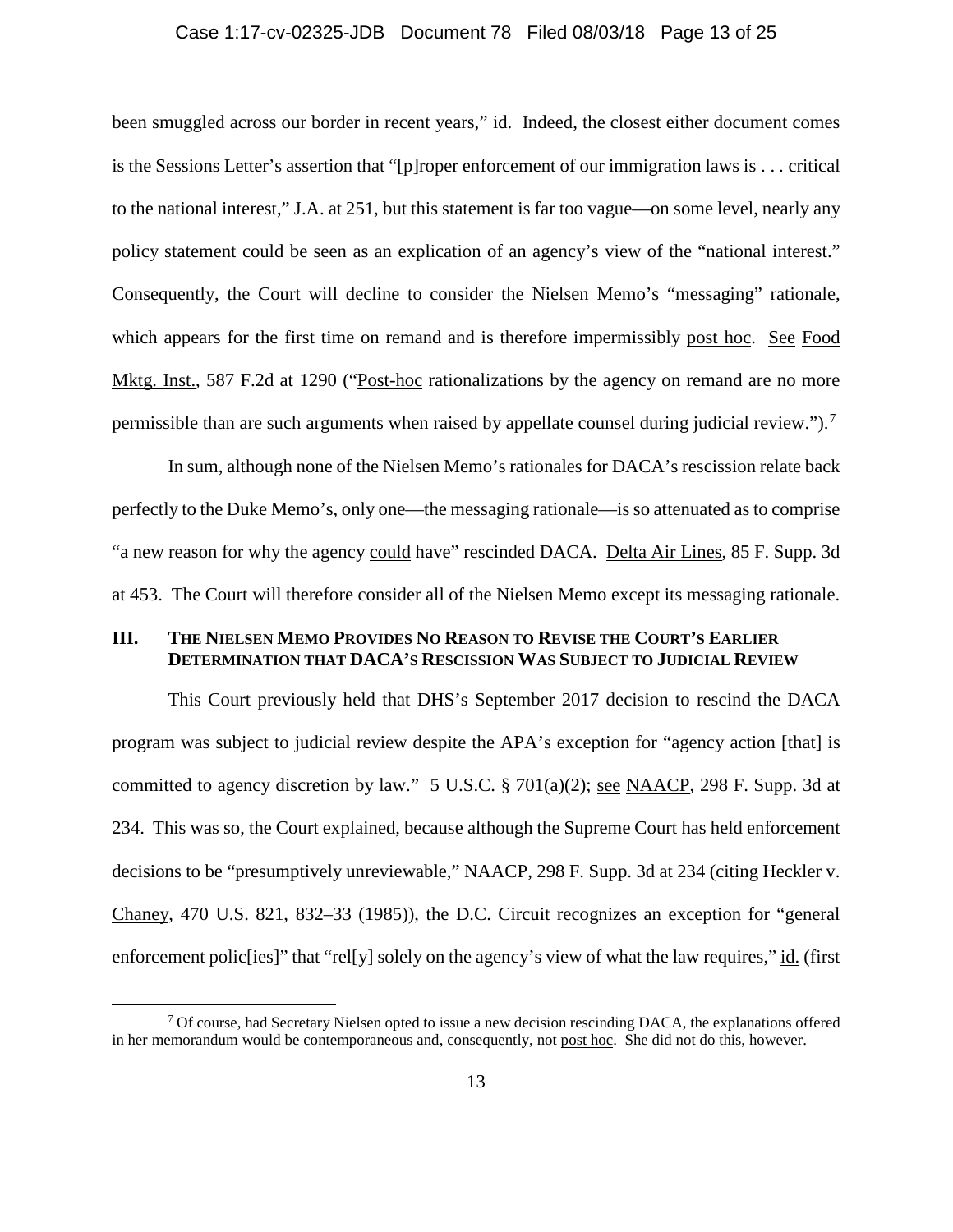### Case 1:17-cv-02325-JDB Document 78 Filed 08/03/18 Page 14 of 25

citing OSG Bulk Ships, Inc. v. United States, 132 F.3d 808, 812 (D.C. Cir. 1998); and then citing Crowley Caribbean Transp., Inc. v. Peña, 37 F.3d 671, 676–77 (D.C. Cir. 1994)).<sup>[8](#page-13-0)</sup> This rule reflects the commonsense notion that "an otherwise reviewable" legal interpretation "does not become presumptively unreviewable simply because the agency characterizes it as an exercise of enforcement discretion." Id. at 231.

The Court held that DACA's rescission was reviewable under this exception because it was "predicated on DHS's legal determination that the program was invalid when it was adopted." Id. at 233. The Court rejected what it took to be the government's attempt to distinguish between an agency's "interpretation of a specific statutory provision" (which the government conceded was reviewable) and its "conclusion that it lacks statutory authority" (which the government contended was unreviewable), explaining that "[t]o say that a particular agency action is 'without statutory authority' is simply to say that no statutory provision authorizes that action." Id. at 232 (citing City of Arlington v. FCC, 56[9](#page-13-1) U.S. 290, 299–300  $(2013)$ .<sup>9</sup> The Court also rejected the government's reliance on what it had termed "litigation risk"—that is, the adverse consequences that would follow if DACA were struck down in litigation—explaining that "Crowley would be a dead letter" if an agency "could insulate from judicial review any legal determination simply by

<span id="page-13-0"></span><sup>&</sup>lt;sup>8</sup> The D.C. Circuit's recent decision in CREW v. FEC confirms this Court's reading of Circuit law. See 892 F.3d 434, 441 n.11 (D.C. Cir. 2018) ("[I]f [an agency] declines to bring an enforcement action on the basis of its interpretation of [a statute], the [agency's] decision is subject to judicial review."). 9 In its present motion, DHS attempts to relitigate this issue, contending that "Secretary Nielsen's further

<span id="page-13-1"></span>explanation of DACA's questionable legality also underscores why Crowley does not permit judicial review of an enforcement decision simply because that decision rests on a legal rationale." Gov't's Mot. at 7. Once again, DHS attempts to draw a "distinction between the non-reviewability of an enforcement decision, and the potential reviewability of the supporting rationale on its own terms," id. at 8, and contends that "even if a general legal rationale in the Duke or Nielsen Memos could be carved out for review on its own terms, that would not justify reviewing the enforcement decision to rescind DACA itself," id. at 9. But the Court rejects this novel proposition. As the D.C. Circuit has recently confirmed, although "[t]he law of this circuit 'rejects the notion of carving reviewable legal rulings out from the middle of non-reviewable actions," CREW, 892 F.3d at 442 (citation omitted), an agency action is not "non-reviewable" in the first place if it is "based entirely on its interpretation of the statute," id. at 441 n.11.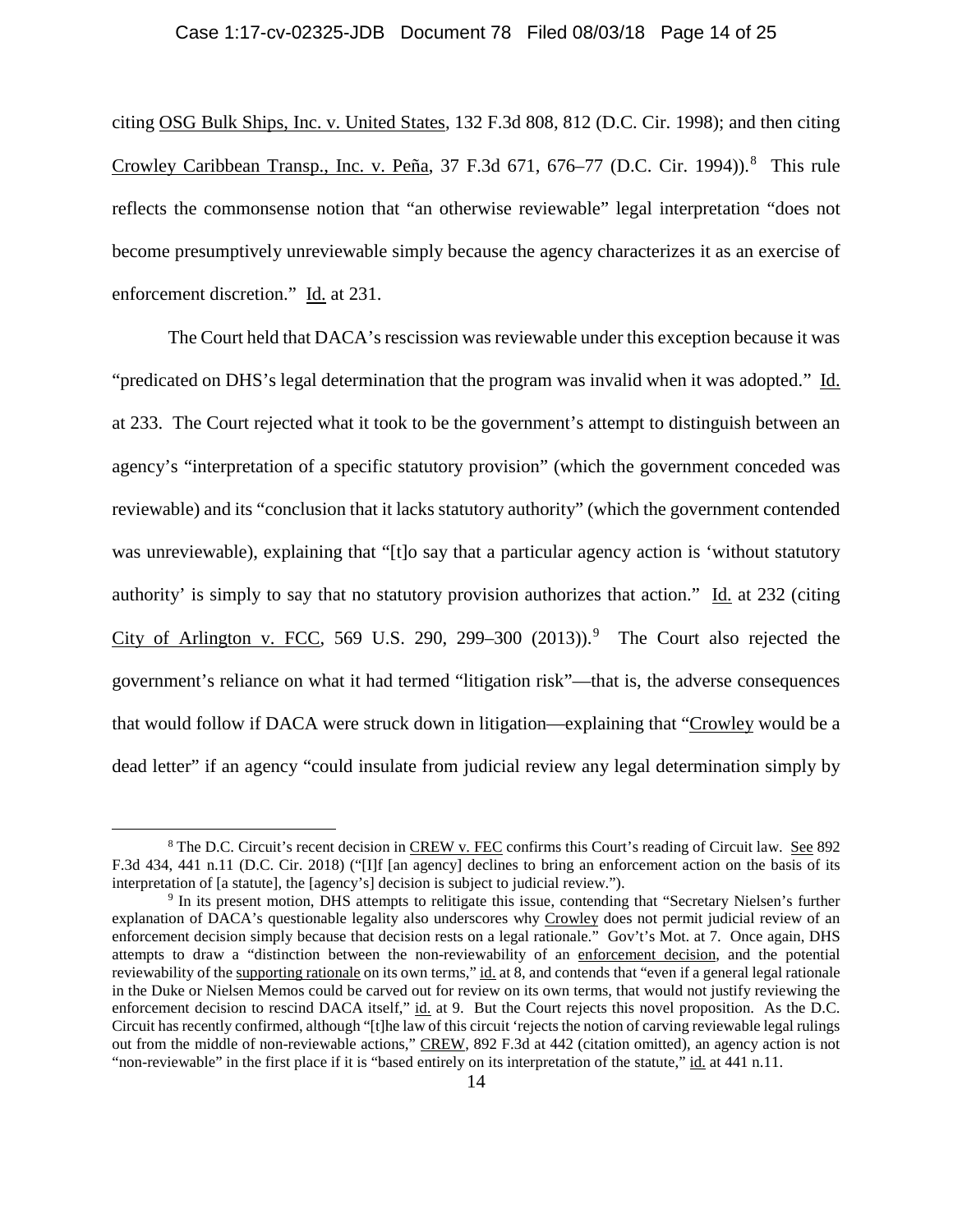## Case 1:17-cv-02325-JDB Document 78 Filed 08/03/18 Page 15 of 25

framing it as an enforcement policy" and then tacking on a boilerplate assertion that "a court would likely agree with the agency's interpretation." Id. at 233.

Neither the Nielsen Memo nor the government's motion provides a sufficient basis for reconsidering the Court's earlier determination that DACA's rescission was judicially reviewable. To start with, Secretary Nielsen makes clear that her decision not to disturb DACA's rescission is predicated first and foremost on her view that "the DACA policy was contrary to law." Nielsen Memo at 2. Thus, this case continues to be like Crowley and OSG: at bottom, it involves an enforcement policy that is predicated on the agency's view of what the law requires.

Nor do the Nielsen Memo's remaining rationales immunize from judicial review DHS's decision to rescind DACA. The first of these revolves around Secretary Nielsen's "serious doubts about [DACA's] legality," which she says would lead her to rescind the policy regardless of "whether the courts would ultimately uphold it or not." Id. These doubts, Secretary Nielsen explains, raise concerns like "the risk that such policies may undermine public confidence in and reliance on the agency and the rule of law, and the threat of burdensome litigation that distracts from the agency's work." Id. According to the government, this rationale renders DACA's rescission unreviewable because it "cannot be meaningfully distinguished from other 'bona fide discretionary reasons' that this Court found acceptable" in its prior opinion, "such as an agency's fear that 'negative publicity . . . would undermine the policy's effectiveness.'" Gov't's Mot. at 7 (quoting NAACP, 298 F. Supp. 3d at 233).

But as the Court's opinion explained in the very next paragraph, it is difficult to conclude that such policy assertions are "bona fide" when they are accompanied by an assertion from the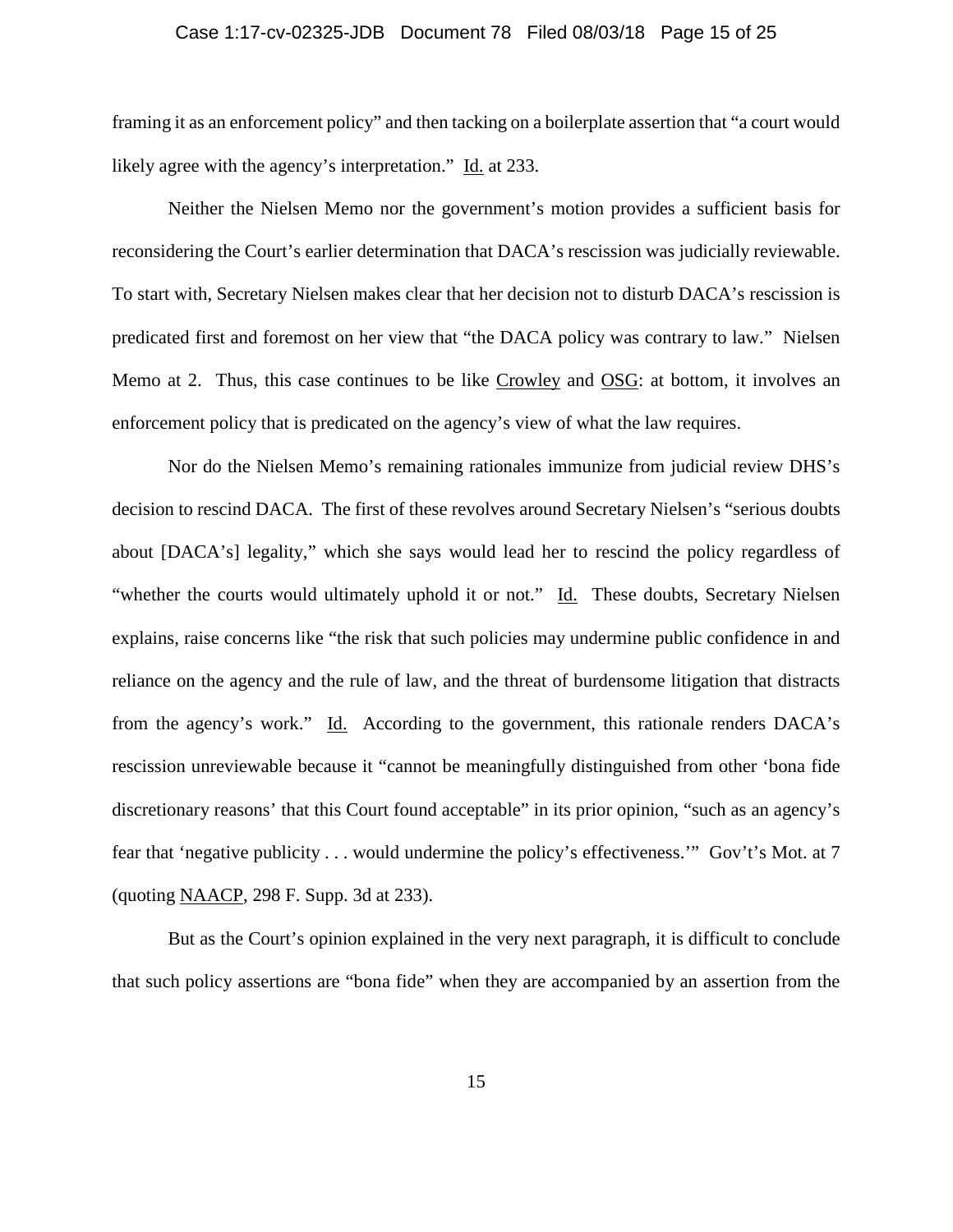## Case 1:17-cv-02325-JDB Document 78 Filed 08/03/18 Page 16 of 25

agency that its longstanding policy is "unlawful." NAACP, 298 F. Supp. 3d at  $233$ .<sup>[10](#page-15-0)</sup> In this respect, the "serious doubts" rationale suffers from the same defect as the "litigation risk" rationale: accepting it here would permit agencies to insulate their legal judgments from judicial review simply by couching them as enforcement policies and then adding a boilerplate assertion that any other course of action would lead to litigation and undermine confidence in the rule of law. Judicial review of agency legal determinations cannot be so easily evaded.

Next, the Nielsen Memo asserts a handful of "sound reasons of enforcement policy" that it argues would justify DACA's rescission "regardless of whether . . . the DACA policy [is] illegal or legally questionable." Nielsen Memo at 2. First among these is the memo's claim that, "if a policy concerning the ability of this class of aliens to remain in the United States is to be adopted, it should be enacted legislatively." Id. at 3. But the Court rejected the government's reliance on this argument in its prior opinion, concluding that the government had failed to explain why "an agency's view as to which branch of government ought to address a particular policy issue is an assessment appropriately committed to the agency's discretion." NAACP, 298 F. Supp. 3d at 243 n.28. Like the litigation-risk and substantial-doubts rationales, then, this legislative-inaction rationale is simply another legal determination dressed up as a policy judgment, and it cannot render DACA's rescission immune from judicial review.

The memo's second "policy" justification asserts that "DHS should only exercise its prosecutorial discretion not to enforce the immigration laws on a truly individualized, case-bycase basis." Nielsen Memo at 3. This is so, Secretary Nielsen claims, not because "a categorical

<span id="page-15-0"></span><sup>&</sup>lt;sup>10</sup> While the Court's opinion did not suggest that an agency cannot rescind a policy in response to an adverse court judgment notwithstanding the agency's continued belief in the policy's legality, it did suggest that where (as here) the agency rescinds a policy after doing an about-face as to its legality, "there are reasons to be more suspicious." NAACP, 298 F. Supp. 3d at 233.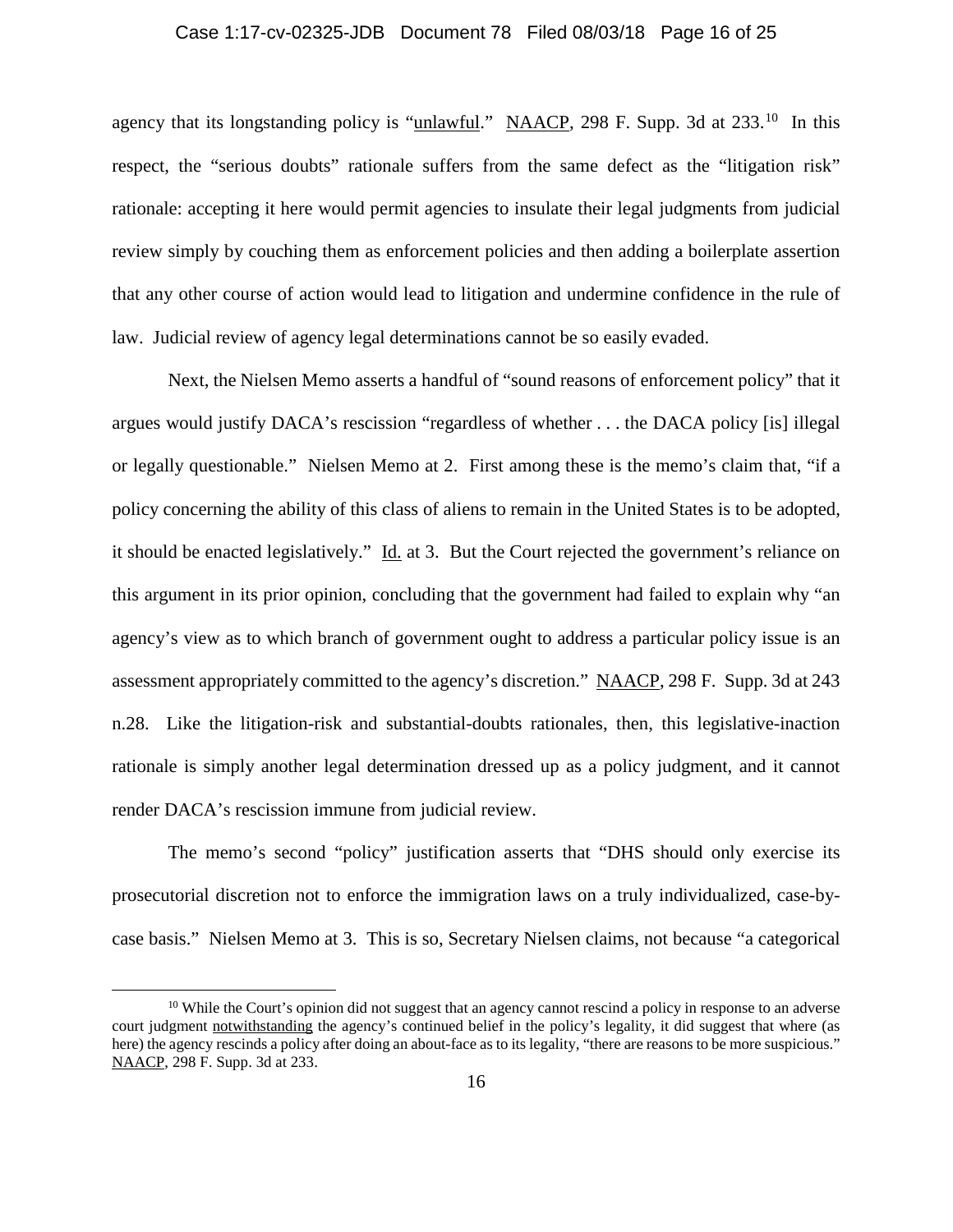## Case 1:17-cv-02325-JDB Document 78 Filed 08/03/18 Page 17 of 25

deferred-action policy" like DACA raises legal or constitutional concerns—as previously argued—but rather because such a policy "tilts the scales significantly and has the practical effect of inhibiting assessments of whether deferred action is appropriate in a particular case." Id. In essence, the Secretary claims that even though DACA "on its face . . . allow[s] for individual considerations," id., it should nonetheless be rescinded because its programmatic nature somehow misleads those charged with its implementation into applying it categorically.

As an initial matter, this rationale strikes the Court as specious. It would be one thing for a challenger other than DHS to claim that although DACA calls for case-by-case discretion in theory, its application is categorical in practice. Indeed, this argument was made by the plaintiffs in the Texas litigation. See Texas v. United States, 809 F.3d 134, 171–72 (5th Cir. 2015), aff'd by an equally divided Court, 136 S. Ct. 2271 (2016) (mem). But when made by the agency itself, the argument becomes a non sequitur: if Secretary Nielsen believes that DACA is not being implemented as written, she can simply direct her employees to implement it properly. An agency head cannot point to her own employees' misapplication of a program as a reason for its invalidity.

Specious though it may be, this rationale nonetheless presents as the sort of policy consideration that, when offered as an independent reason for adopting a general enforcement policy, might foreclose judicial review. When viewed in the broader context of this litigation, however, this rationale reveals itself to be yet another attempt to disguise an objection to DACA's legality as a policy justification for its rescission.

Throughout the litigation over DAPA and DACA, the programs' challengers have consistently claimed that although DACA "facially purports to confer discretion," in practice deferred action was categorically granted to anyone who met the program's eligibility criteria.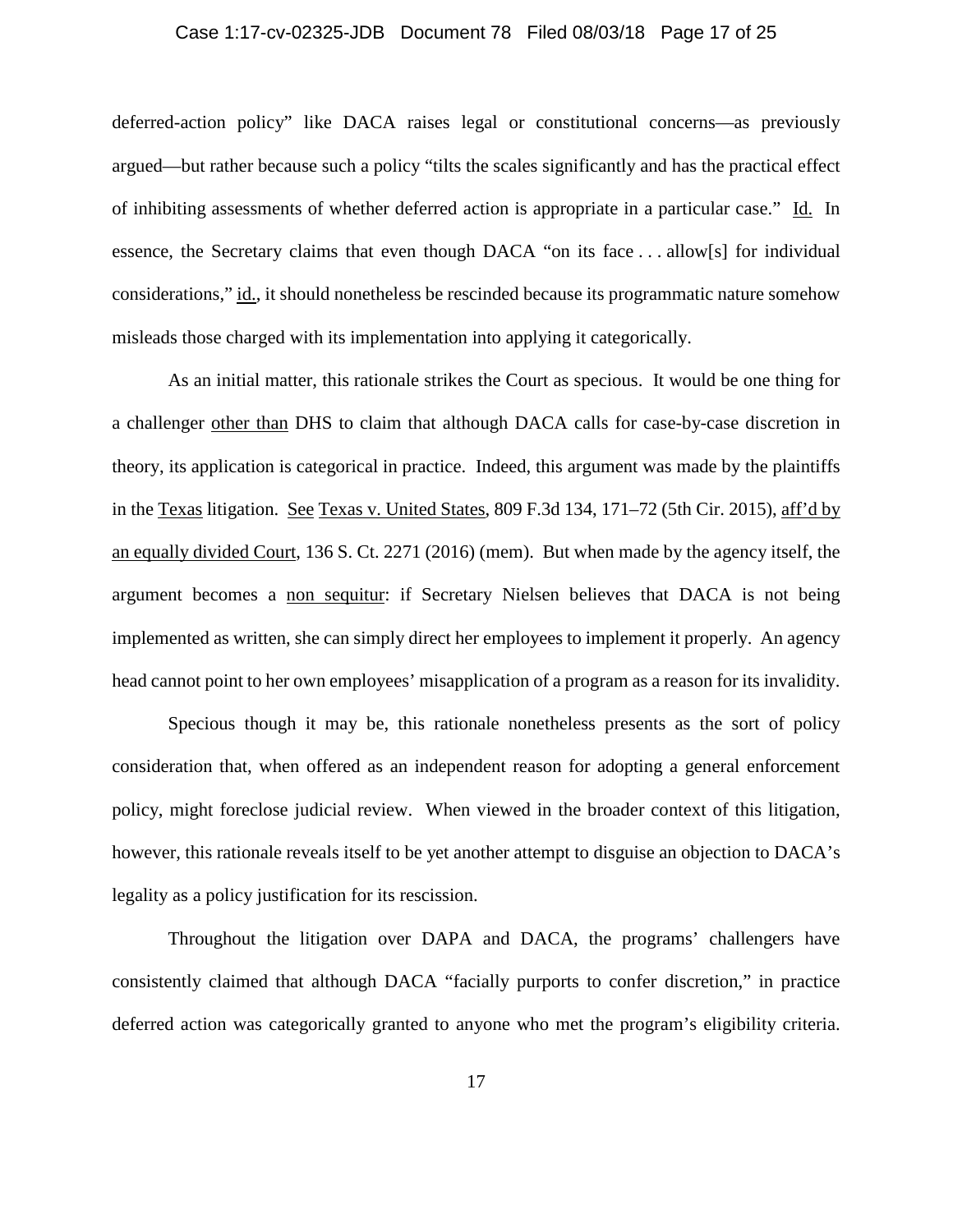#### Case 1:17-cv-02325-JDB Document 78 Filed 08/03/18 Page 18 of 25

Texas, 809 F.3d at 171–72. This argument was offered by the Texas plaintiffs as a reason that DAPA should have undergone notice-and-comment rulemaking, see id., and by the government in this case as a reason to uphold DHS's conclusion that DACA was unlawful, see Reply in Supp. of Defs.' Mot. to Dismiss or, in the Alternative, Mot. for Summ. J. [ECF No. 55] at 22 ("While [the Fifth Circuit's] finding [that DACA was applied categorically] had to be 'extrapolated' to invalidate DAPA, it directly dooms DACA itself . . . ." (citation omitted)). Likewise, the Duke Memo cast DACA's alleged categorical application as an issue of lawfulness, explaining that deferred action was "meant to be applied only on an individualized case-by-case basis," not to "confer certain benefits to illegal aliens that Congress had not otherwise acted to provide by law." See J.A. at 253. Even a 2014 memorandum by the Office of Legal Counsel (the "OLC Memo") cautioned that "it was critical that . . . the DACA program require immigration officials to evaluate each application for deferred action on a case-by-case basis, rather than granting deferred action automatically to all applicants who satisfied the threshold eligibility criteria." J.A. at 21 n.8.

Taken in context, then, Secretary Nielsen's claim that rescinding DACA would further her policy objective of ensuring the distribution of deferred action grants on a "case-by-case" basis is simply a repackaging in policy terms of an oft-repeated objection to DACA's lawfulness. And while a remand provides an agency the opportunity to elaborate on its prior positions in good faith, it is not an opportunity for the agency to alter those positions—particularly where the chief design of doing so appears to be to defeat judicial review. The Court therefore concludes that the Nielsen Memo's individualized-discretion rationale does not preclude judicial review here.

Finally, the memo asserts that "it is critically important for DHS to project a message that leaves no doubt regarding the clear, consistent, and transparent enforcement of the immigration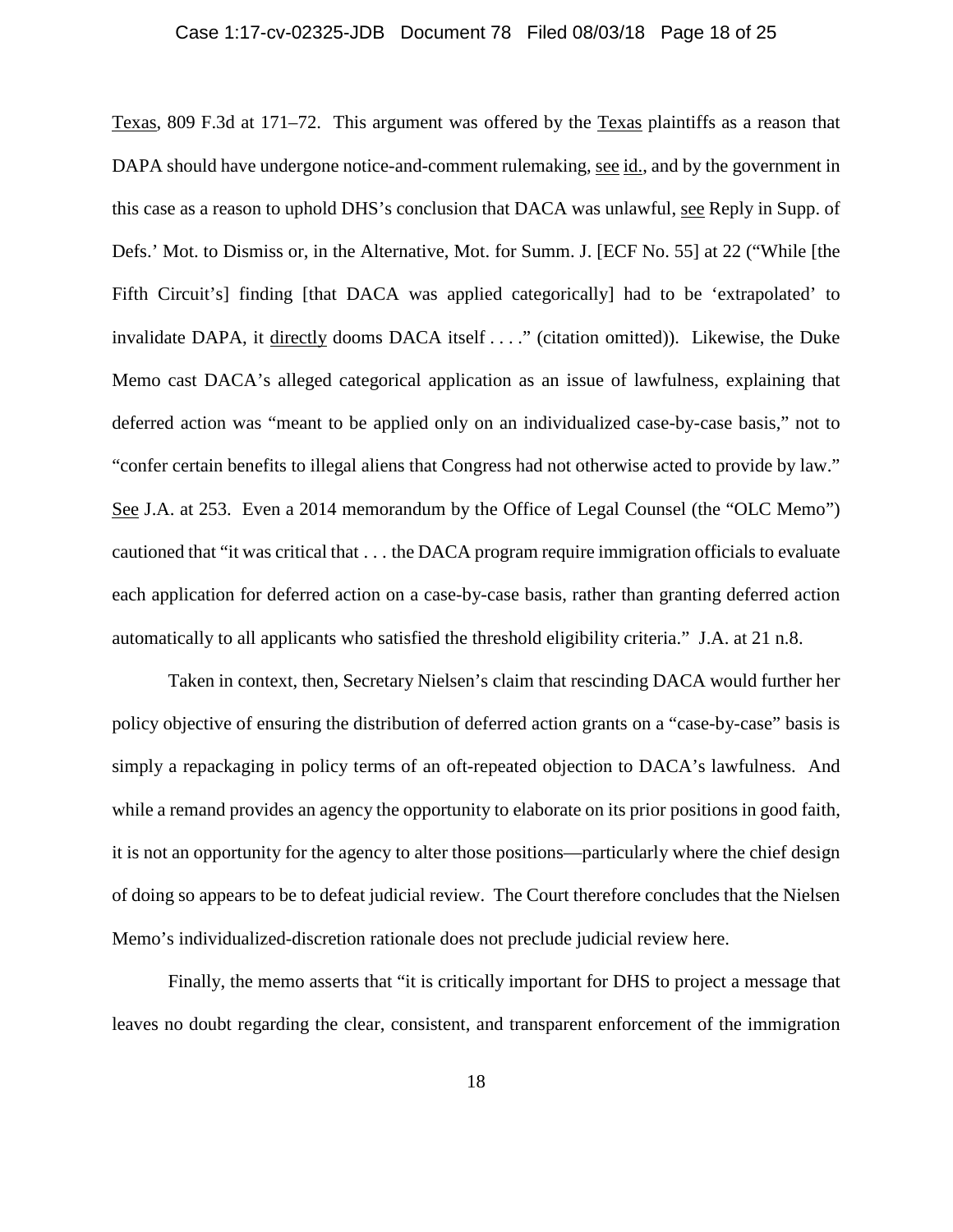## Case 1:17-cv-02325-JDB Document 78 Filed 08/03/18 Page 19 of 25

laws," particularly given that "tens of thousands of minor aliens have illegally crossed or been smuggled across our border in recent years." Nielsen Memo at 3. As the Court has already explained, this rationale is a post hoc rationalization and hence is not entitled to consideration on remand. See Food Mktg. Inst., 587 F.2d at 1290. But even if the Court were to consider this rationale, it would not immunize DACA's rescission from judicial review.

With this messaging rationale, Secretary Nielsen finally articulates (albeit in a single sentence) what might be properly characterized as a policy reason for DACA's rescission: a judgment that DACA's benefits—whatever they may be—are outweighed by the fact that, in Secretary Nielsen's view, the policy encourages noncitizen children and their parents to enter the United States illegally. Of course, this rationale is not without its logical difficulties: after all, DACA is available only to those individuals who have lived in the United States since 2007, see NAACP, 298 F. Supp. 3d at 216, so the "tens of thousands of minor aliens" who Secretary Nielsen asserts have illegally entered the United States "in recent years" would not even be eligible under the program. But no matter. The question for reviewability purposes is not whether the rationale makes sense, but rather whether it transforms DACA's rescission from a decision based "solely on [DHS's] belief that it lacks jurisdiction," Chaney, 470 U.S. at 833 n.4, into a decision based on "factors which are peculiarly within [DHS's] expertise," such as "whether the particular enforcement action requested best fits the agency's overall policies," id. at 831.

Even if the messaging rationale were sufficiently grounded in the Duke Memo so as to be an amplification rather than a post hoc rationalization, ultimately it would still be too little, too late. Although the Nielsen Memo states several paragraphs earlier that each of its reasons is "separate and independently sufficient" to support DACA's rescission, Nielsen Memo at 1, the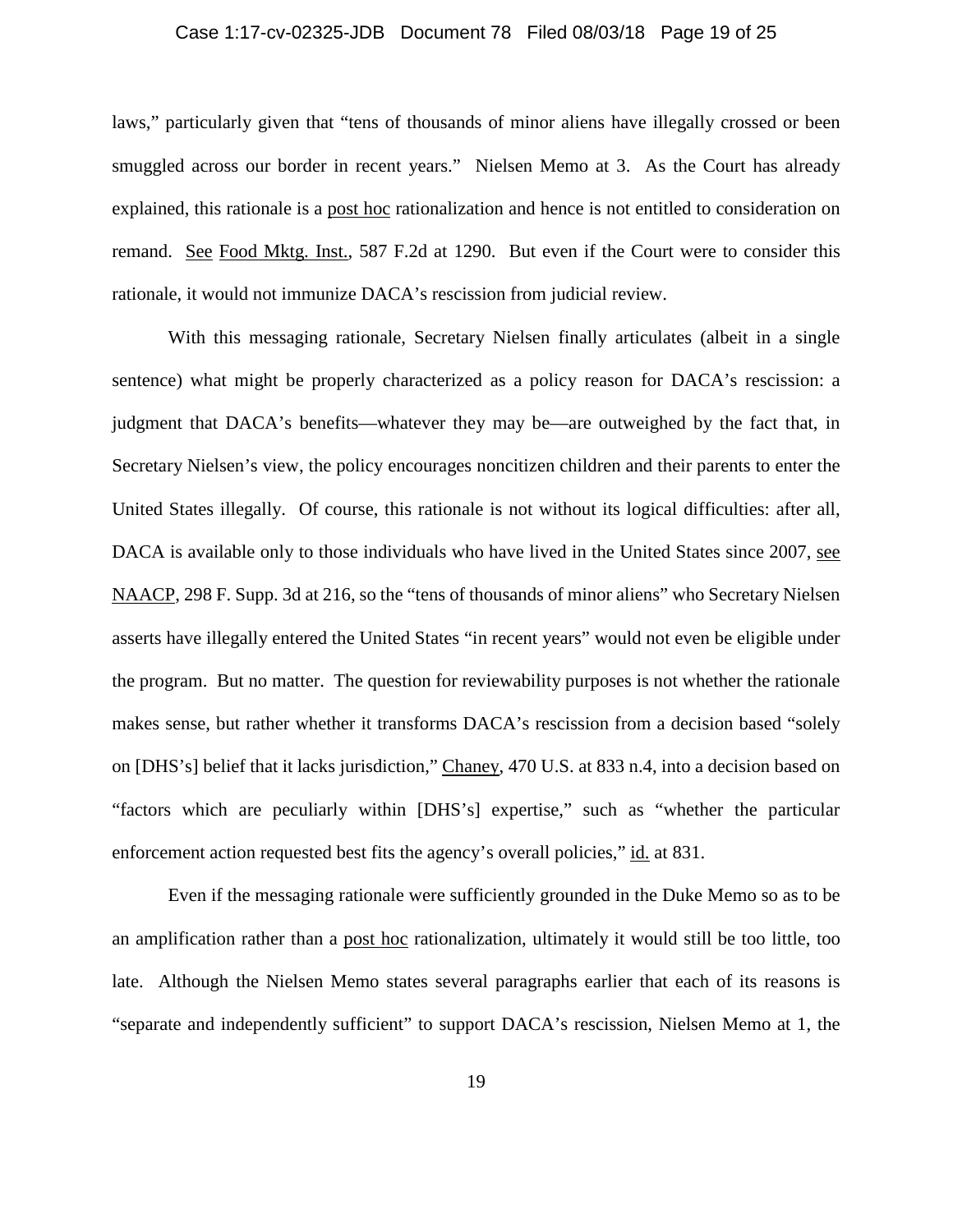## Case 1:17-cv-02325-JDB Document 78 Filed 08/03/18 Page 20 of 25

document's cursory discussion of the messaging rationale—which is articulated in a single sentence on the last page of the three-page memorandum—does not support this assertion. See NAACP, 298 F. Supp. 3d at 233–34 (noting that, in Chaney, the agency took the position that "even if it had jurisdiction, it would still decline to act pursuant to its 'inherent discretion to decline to pursue certain enforcement matters'" (quoting Chaney, 470 U.S. at 824–25)). The Court would not conclude that this solitary sentence in the Nielsen Memo wholly transmutes the explanation for DACA's rescission from an issue of law into an issue of policy.

In any case, the Court need not reach this conclusion because, as it has already explained, the messaging rationale is merely a post hoc rationalization of DACA's rescission. And because, as explained above, the other rationales offered by the Nielsen Memo are "insufficiently independent from the agency's evaluation of DACA's legality" to defeat review, id. at 235, the Court declines to reverse its prior conclusion that DACA's rescission is reviewable. The government's motion for reconsideration will therefore be denied as to reviewability.

## **IV. THE NIELSEN MEMO PROVIDES NO REASON TO REVISE THE COURT'S EARLIER DETERMINATION THAT DACA'S RESCISSION WAS ARBITRARY AND CAPRICIOUS**

The Court now turns to whether the Nielsen Memo provides a basis for revising the Court's prior determination that DACA's rescission was arbitrary and capricious. See id. at 237–43. As explained below, it does not.

Most glaringly, the Nielsen Memo provides almost no meaningful elaboration on the Duke Memo's assertion that DACA is unlawful. The Nielsen Memo again ignores the 2014 OLC Memo laying out a comprehensive framework for evaluating the lawfulness of nonenforcement policies in the immigration context, see J.A. at 4–36—an omission that plaintiffs properly characterize as "mystifying," Pls.' Opp'n at 18, given the Court's prior emphasis on the document, see NAACP,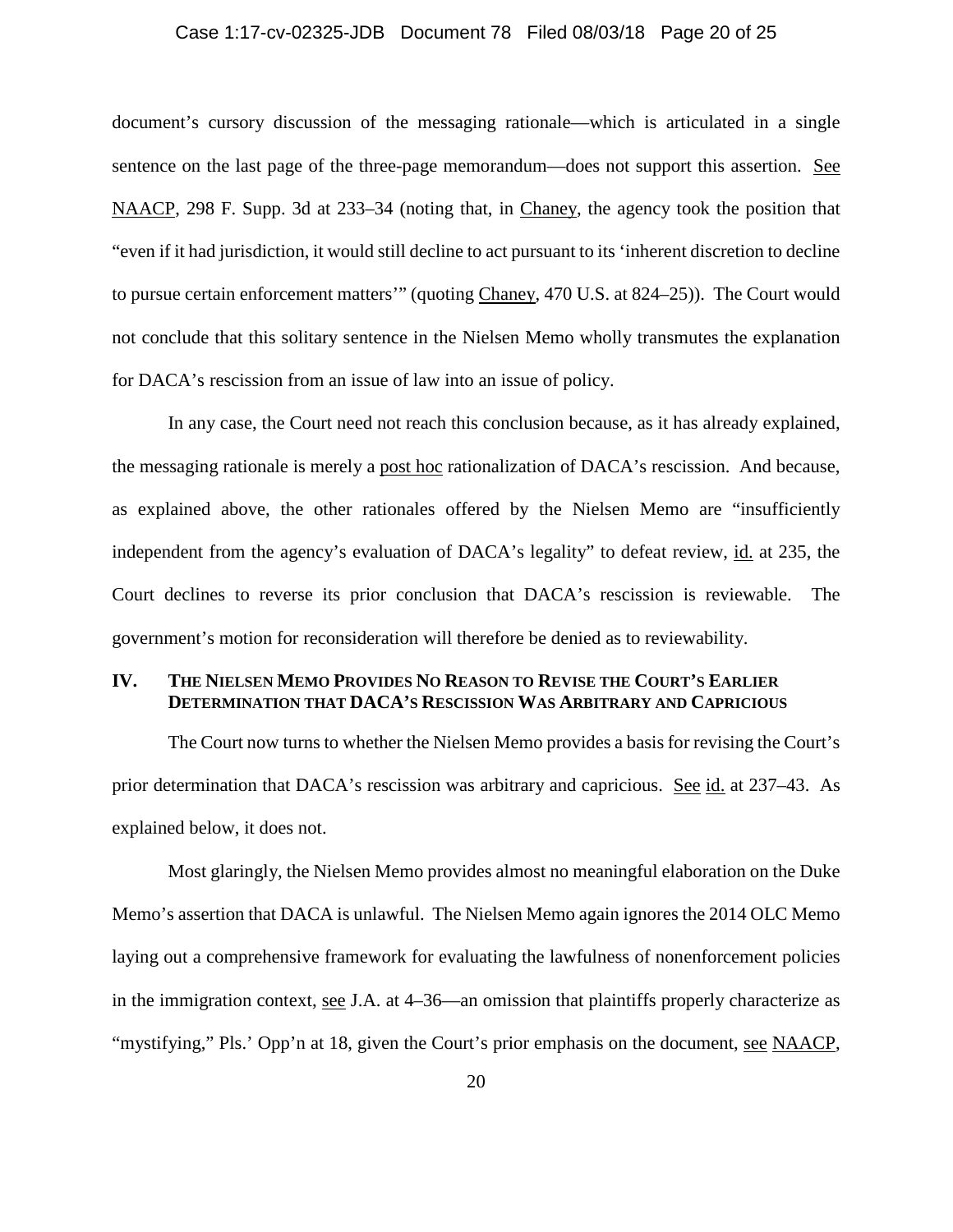## Case 1:17-cv-02325-JDB Document 78 Filed 08/03/18 Page 21 of 25

298 F. Supp. 3d at 239  $\&$  n. 22.<sup>[11](#page-20-0)</sup> Instead, like the Duke Memo before it, the Nielsen Memo relies primarily on the one-page Sessions Letter and on the Fifth Circuit's ruling in the DAPA litigation. See Nielsen Memo at 2. But as this Court has already said, the Sessions Letter's conclusory legal assertions are themselves inadequately explained, and the Fifth Circuit's analysis in the DAPA case is "inapposite" here given the meaningful distinctions between DAPA and DACA, which include DAPA's open-ended nature, broad scope, and apparent conflict with express provisions of the INA. See NAACP, 298 F. Supp. 3d at 238–40 (citing Texas, 809 F.3d at 179).

In response, Secretary Nielsen states that "[a]ny arguable distinctions between the DAPA and DACA policies are not sufficiently material to convince me that the DACA policy is lawful." Nielsen Memo at 2. But she does not explain why. Secretary Nielsen also asserts that the Fifth Circuit's DAPA ruling was based not on any particular statutory conflict, but rather on DAPA's "incompatibility . . . with the INA's comprehensive scheme." Id. But as plaintiffs correctly point out, see Pls.' Opp'n at 15–16, even if this were an accurate characterization of the Fifth Circuit's opinion,  $^{12}$  $^{12}$  $^{12}$  the Nielsen Memo offers no clue as to how an agency official, a court, or anyone else would go about determining whether a particular nonenforcement policy meets Secretary Nielsen's

<span id="page-20-0"></span><sup>&</sup>lt;sup>11</sup> As was true with respect to the Duke Memo, the mere fact that the OLC Memo appears in the administrative record, even when combined with the Nielsen Memo's statement that Secretary Nielsen has "considered . . . the administrative record," Nielsen Memo at 1, does not amount to meaningful consideration for purposes of the APA. Nor does the Court agree that "the OLC Memo has little significance, especially given that its analysis as to DAPA was later rejected by the Fifth Circuit (in a decision affirmed by an equally divided Supreme Court) as well as by the Attorney General." Gov't's Mot. at 13. For one thing, the Fifth Circuit did not expressly disapprove the OLC Memo; indeed, the one time it mentioned the memo, it cited it as an authoritative source. See Texas, 809 F.3d at 184 n.197. And in any case, to the extent that the panel majority's analysis in Texas wasinconsistent with OLC Memo, its decision was affirmed by an equally divided Supreme Court and so is not binding outside of the Fifth Circuit. See Nichols v. United States, 511 U.S. 738, 750 (1994) (Souter, J., concurring in the judgment) (noting that "a decision . . . by an equally divided [Supreme] Court" is "entitled to no precedential value"). Similarly, the one-page Sessions Letter did not directly address the OLC Memo or expressly overrule its analysis. J.A. at 251.<br><sup>12</sup> But see Texas, 809 F.3d at 184 n. 197 ("[O]ur conclusion turns on whether the INA gives DHS the power

<span id="page-20-1"></span>to create and implement a sweeping class-wide rule changing the immigration status of the affected aliens without full notice-and-comment rulemaking, especially where—as here—the directive is flatly contrary to the statutory text." (emphasis added)).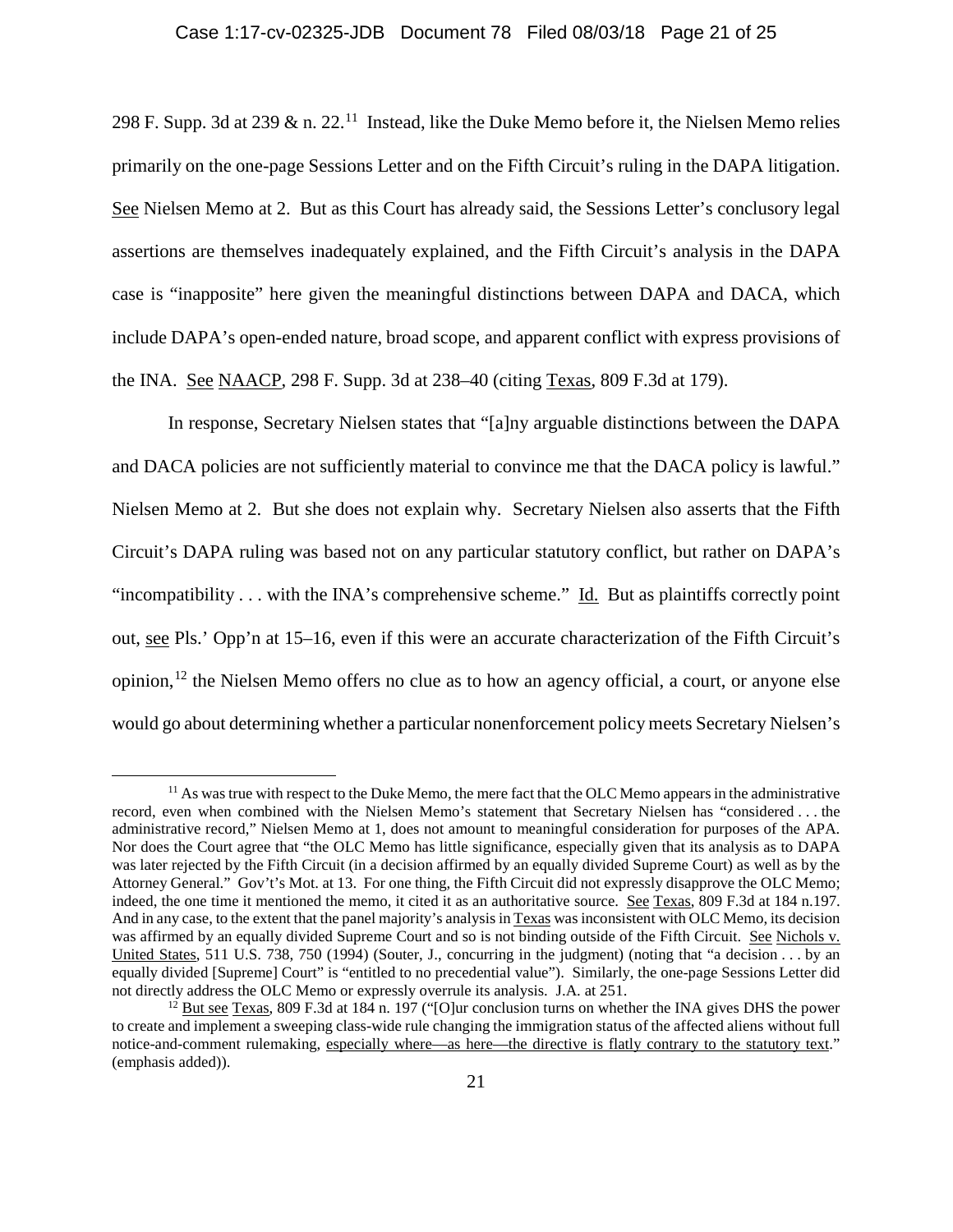### Case 1:17-cv-02325-JDB Document 78 Filed 08/03/18 Page 22 of 25

test for "compatibility" with the overall statutory scheme. Thus, like the Duke Memo before it, the Nielsen Memo offers nothing even remotely approaching a considered legal assessment that this Court could subject to judicial review.

Nor do the Nielsen Memo's remaining rationales persuade the Court to revise its prior conclusion that DACA's rescission was arbitrary and capricious. As the Court has already indicated, those rationales carry varying degrees of persuasive force, and some may fall below the APA's standard of rationality. But as the D.C. Circuit has explained, "[w]here . . . an agency has set out multiple independent grounds for a decision," courts will uphold that decision "so long as any one of the grounds is valid, unless it is demonstrated that the agency would not have acted on that basis if the alternative grounds were unavailable." Fogo De Chao (Holdings) Inc. v. U.S. Dep't of Homeland Sec., 769 F.3d 1127, 1149 (D.C. Cir. 2014) (citation omitted).

Here, Secretary Nielsen states in a somewhat conclusory fashion that each of the grounds offered in her memo is "independently sufficient" to support DACA's rescission. Nielsen Memo at 1. The Court is skeptical of this assertion, particularly given its conclusion that three of those grounds—the substantial-doubts, legislative-inaction, and individualized-discretion rationales simply recapitulate the Secretary's inadequately explained legal assessment, and that the remaining ground—projecting a message to would-be illegal immigrants—appears nowhere in the Duke Memo and is therefore post hoc. Even assuming that these rationales are indeed independent and that at least one is sufficiently rational to survive APA review, however, DACA's rescission would still be arbitrary and capricious because the Nielsen Memo—like the Duke Memo before it—fails to engage meaningfully with the reliance interests and other countervailing factors that weigh against ending the program. See NAACP, 298 F. Supp. 3d at 240.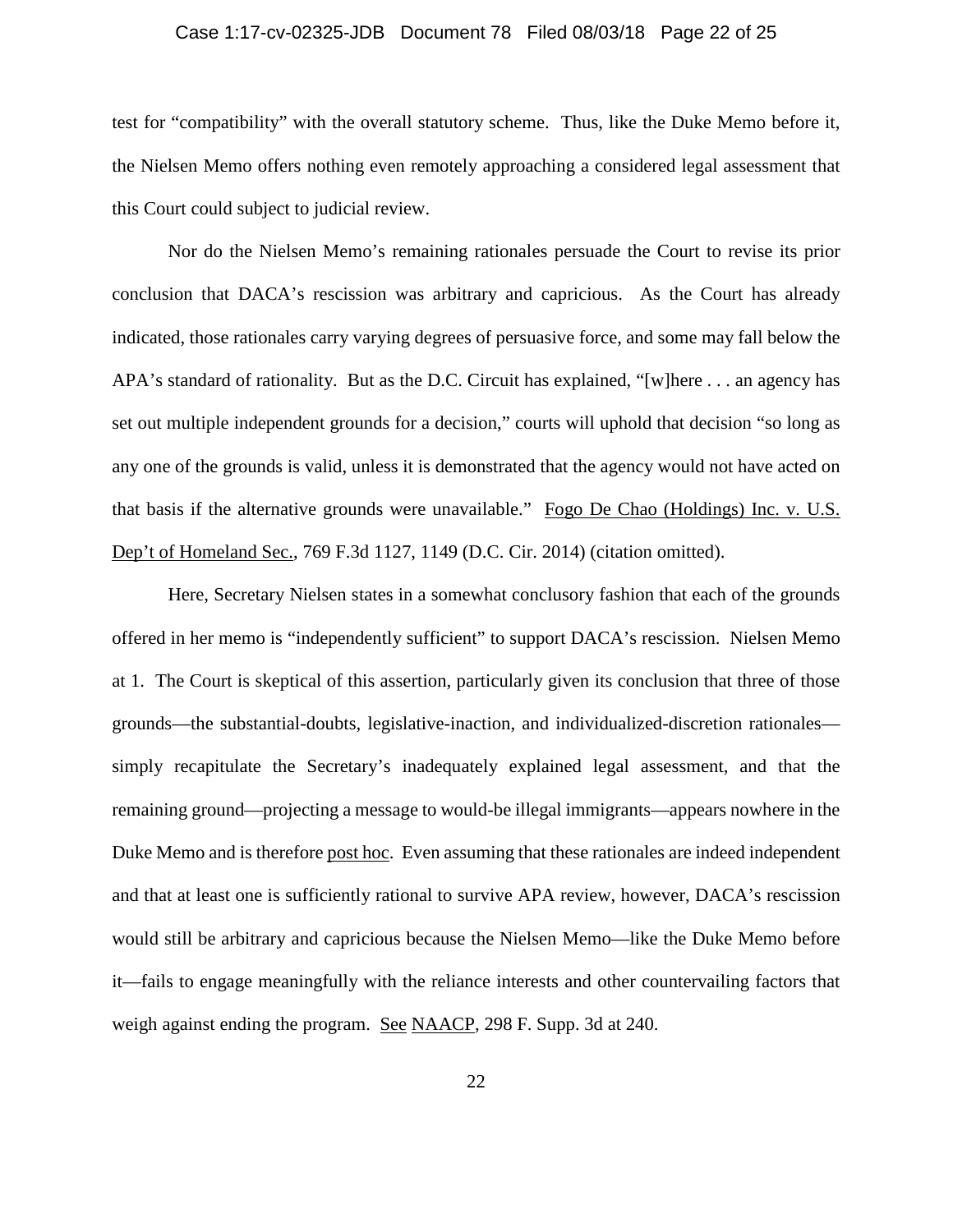### Case 1:17-cv-02325-JDB Document 78 Filed 08/03/18 Page 23 of 25

Although this time around the Nielsen Memo at least "acknowledge[s] how heavily DACA beneficiaries had come to rely on" the program, id., it does little more than that. Instead of considering DACA's benefits to DACA recipients and to society at large, see Pls.' Opp'n at 19– 20, Secretary Nielsen simply states that "the asserted reliance interests" are outweighed by DACA's "questionable legality . . . and the other reasons for ending the policy," and then goes on to suggest that she should not even have to consider those interests. See id. (asserting that "issues of reliance would be best considered by Congress"). However, it is not up to Secretary Nielsen or even to this Court—to decide what she should or should not consider when reversing agency policy. Rather, the requirements are set by the APA, as interpreted by the Supreme Court: "When an agency changes its existing position, it . . . must . . . be cognizant that longstanding policies may have 'engendered serious reliance interests that must be taken into account.'" Encino Motorcars, LLC v. Navarro, 136 S. Ct. 2117, 2125–26 (2016).

Like the Duke Memo, the Nielsen Memo demonstrates no true cognizance of the serious reliance interests at issue here—indeed, it does not even identify what those interests are. "It would be arbitrary and capricious to ignore such matters," Perez v. Mortg. Bankers Ass'n, 135 S. Ct. 1199, 1209 (2015) (citation omitted), and it is so here. Nor, given the inadequacy of the Nielsen Memo's explanation of why DACA is unlawful, can the Court accept as sufficient its bare determination that any reliance interests are outweighed by "the questionable legality of the DACA policy and the other" fatally intertwined reasons listed in the memo. Nielsen Memo at 3. Because the Nielsen Memo fails to provide an adequate justification for the decision to rescind DACA much less the "more substantial justification" that the APA requires when an agency's "prior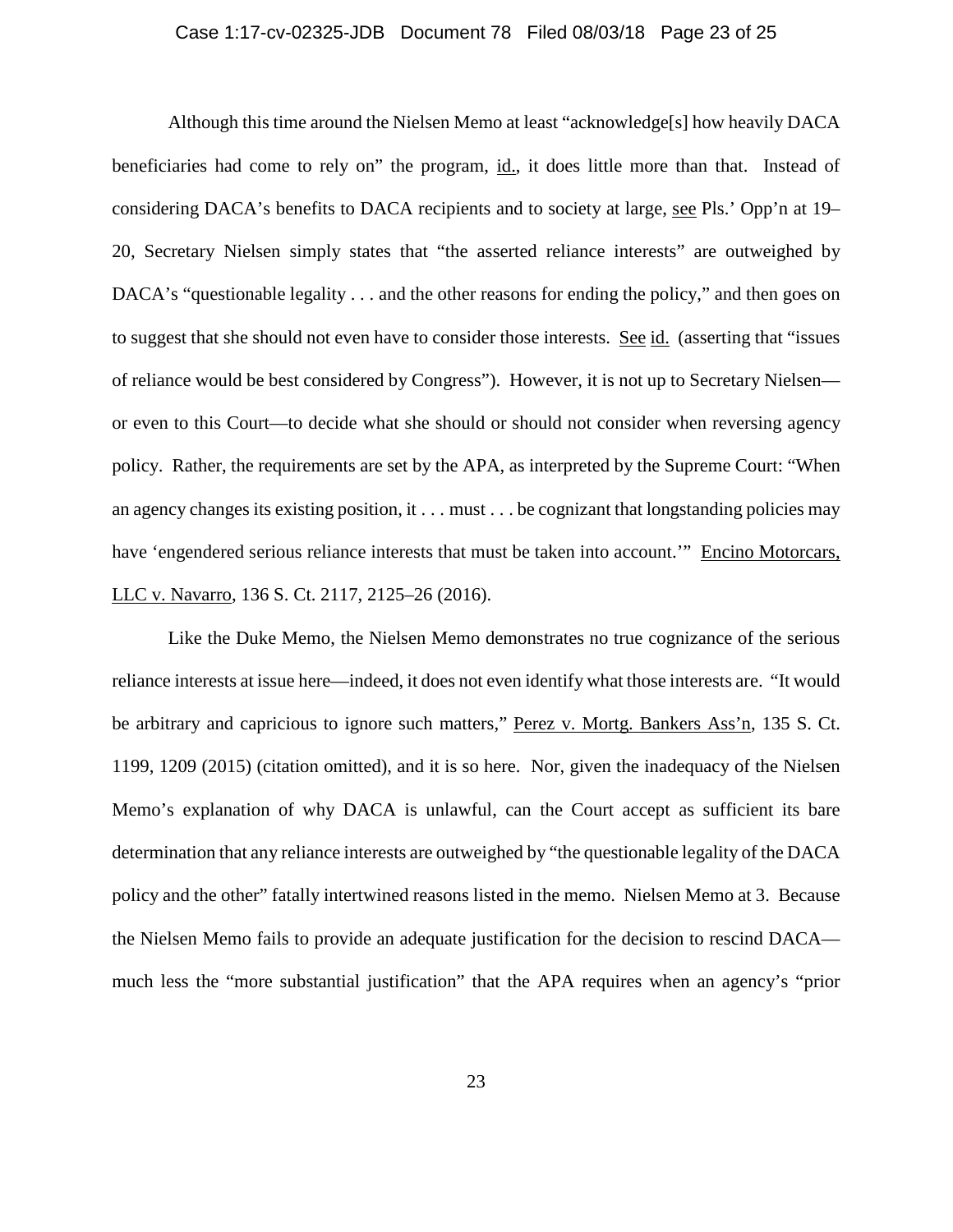#### Case 1:17-cv-02325-JDB Document 78 Filed 08/03/18 Page 24 of 25

policy has engendered serious reliance interests," Perez, 135 S. Ct. at 1209—the Court sees no reason to change its earlier determination that DACA's rescission was arbitrary and capricious.

### **CONCLUSION**

For the foregoing reasons, the Court again concludes that DHS's September 2017 decision to rescind the DACA program, as now explained in the Duke and Nielsen Memos, was both subject to judicial review and arbitrary and capricious. The Court has already once given DHS the opportunity to remedy these deficiencies—either by providing a coherent explanation of its legal opinion or by reissuing its decision for bona fide policy reasons that would preclude judicial review—so it will not do so again. Consequently, the government's motion to reconsider the Court's April 24, 2018 order will be denied. Per the government's request, however, the Court will continue the stay of its order of vacatur for a brief period—twenty days—to permit the government to determine whether it intends to appeal the Court's decision and, if so, to seek a stay pending appeal. In all other respects, the Court's April 24, 2018 order will remain in force.

Finally, a few words about the nature of the relief being granted by this Court. The Court did not hold in its prior opinion, and it does not hold today, that DHS lacks the statutory or constitutional authority to rescind the DACA program. Rather, the Court simply holds that if DHS wishes to rescind the program—or to take any other action, for that matter—it must give a rational explanation for its decision. <u>See</u> 5 U.S.C. § 706(2). A conclusory assertion that a prior policy is illegal, accompanied by a hodgepodge of illogical or post hoc policy assertions, simply will not